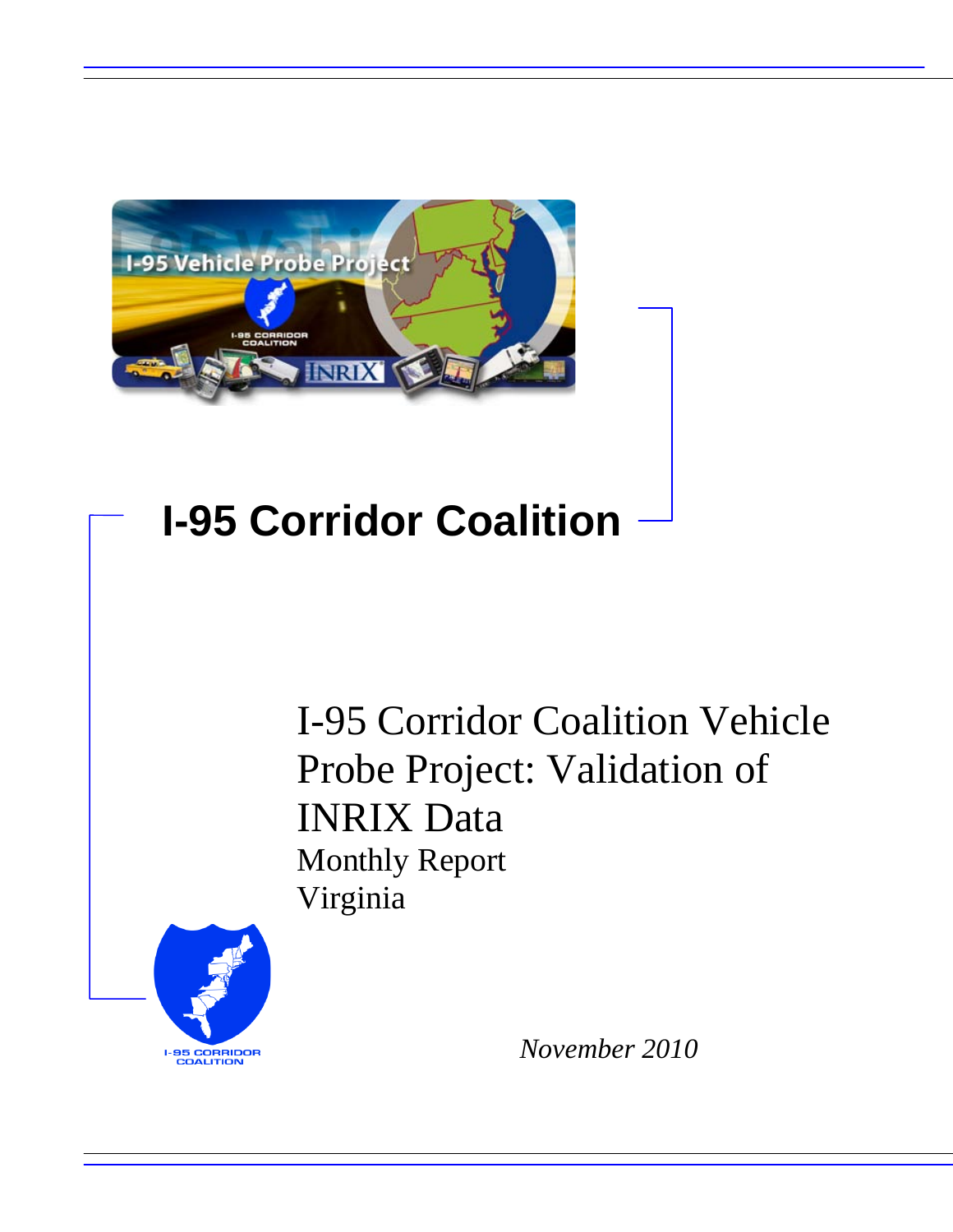# **I-95 CORRIDOR COALITION VEHICLE PROBE PROJECT: VALIDATION OF INRIX DATA NOVEMBER 2010**

## *Monthly Report*

*Prepared for:*

I-95 Corridor Coalition

*Sponsored by:*

I-95 Corridor Coalition

*Prepared by:*

Ali Haghani, Masoud Hamedi, Kaveh Farokhi Sadabadi University of Maryland, College Park

*Acknowledgements:*

The research team would like to express its gratitude for the assistance it received from the state highway officials in Delaware, Maryland, New Jersey, North Carolina, Virginia, and Pennsylvania during the course of this study. Their effort was instrumental during the data collection phase of the project. This report would not have been completed without their help.

*November 2010*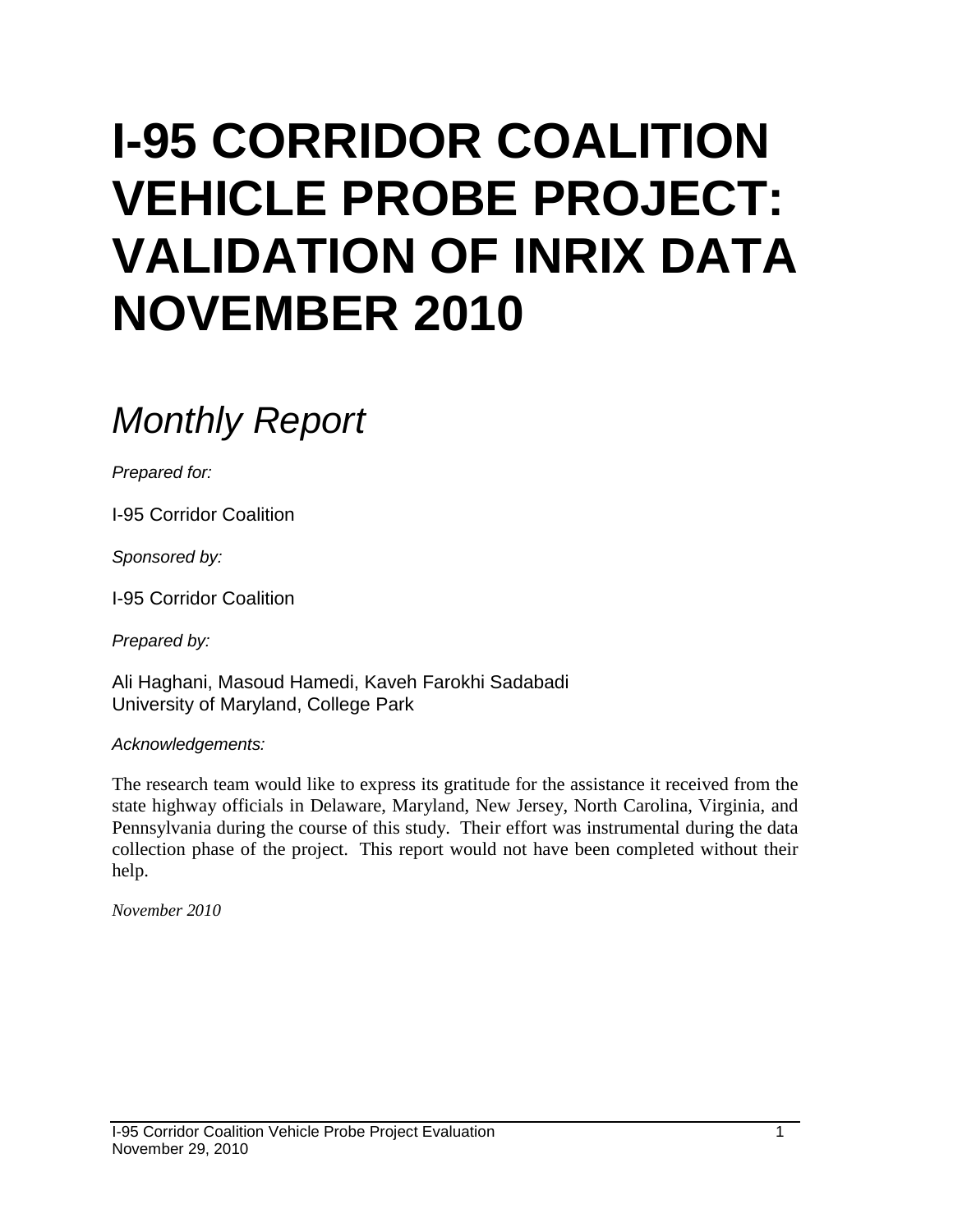## **Evaluation Results for the State of Virginia**

## *Executive Summary*

Travel time samples were collected along approximately 44 freeway miles and five miles of arterials from Wednesday, September 8, 2010 through Thursday, September 16, 2010 in Virginia. Freeway segments studied were located along I-95 in Prince William, Stafford and Fredericksburg Counties and the arterial data segments studied were located along US Route 1 between Massaponax Church Road and US-17 in Spotsylvania County, just south of Fredericksburg, VA. Data collected were compared with travel time and speed data reported by INRIX as part of the I-95 Vehicle Probe project. The freeway validation data below represents approximately 2283 hours of observations along fourteen freeway segments, totaling approximately 44 miles.

ES Table 1, below summarizes the results of the comparison between the validation data and the INRIX data for freeway segments during this period. As shown, both the average absolute speed error and speed error bias were within specification for all speed bins. Even when errors are measured against the mean (rather than the SEM band), INRIX data quality meets contract quality standards for both the average absolute speed error (AASE) and the Speed Error Bias (SEB).

| <b>ES Table 1 - Virginia Evaluation Summary</b> |                                                                                                                                                                  |            |                                    |            |           |            |
|-------------------------------------------------|------------------------------------------------------------------------------------------------------------------------------------------------------------------|------------|------------------------------------|------------|-----------|------------|
|                                                 | <b>Absolute Speed Error</b><br>$(<10$ mph $)$                                                                                                                    |            | <b>Speed Error Bias</b><br>(<5mph) |            | Number of | Hours of   |
|                                                 | Comparison                                                                                                                                                       | Comparison | Comparison                         | Comparison | 5 Minute  | Data       |
| <b>Speed Bin</b>                                | with SEM Band                                                                                                                                                    | with Mean  | with SEM Band                      | w ith Mean | Samples   | Collection |
| 0-30 MPH                                        | 4.80<br>6.30                                                                                                                                                     |            | 3.20                               | 4.10       | 489       | 40.8       |
| 30-45 MPH                                       | 4.00                                                                                                                                                             | 7.80       | 1.40                               | 4.30       | 830       | 69.2       |
| 45-60 MPH                                       | 2.90                                                                                                                                                             | 5.20       | 0.40                               | 1.60       | 1436      | 119.7      |
| $>60$ MPH                                       | 1.80                                                                                                                                                             | 3.80       | $-1.50$                            | $-2.80$    | 24644     | 2053.7     |
| All Speeds                                      | 1.98                                                                                                                                                             | 4.04       | $-1.23$                            | $-2.23$    | 27399     | 2283.3     |
|                                                 | Based upon data collected from September 8, 2010 through September 16, 2010 across 43.8<br>miles of roadway. For more information please visit i95coalition.org. |            |                                    |            |           |            |

As part of the on-going validation process, vehicle probe data from each state is validated on a rotating basis. Since the inception of the validation process, data on roadways in Virginia was validated on five occasions: July 2008, November 2008, May 2009, November 2009, and September 2010. These five validations represent more than 6300 hours of observations along approximately 125 miles of freeway segments in Virginia. ES Table 2 provides a summary of the cumulative validation effort. As shown, the absolute average speed error and speed error bias are within specification for all speed bins even when errors are measured against the mean.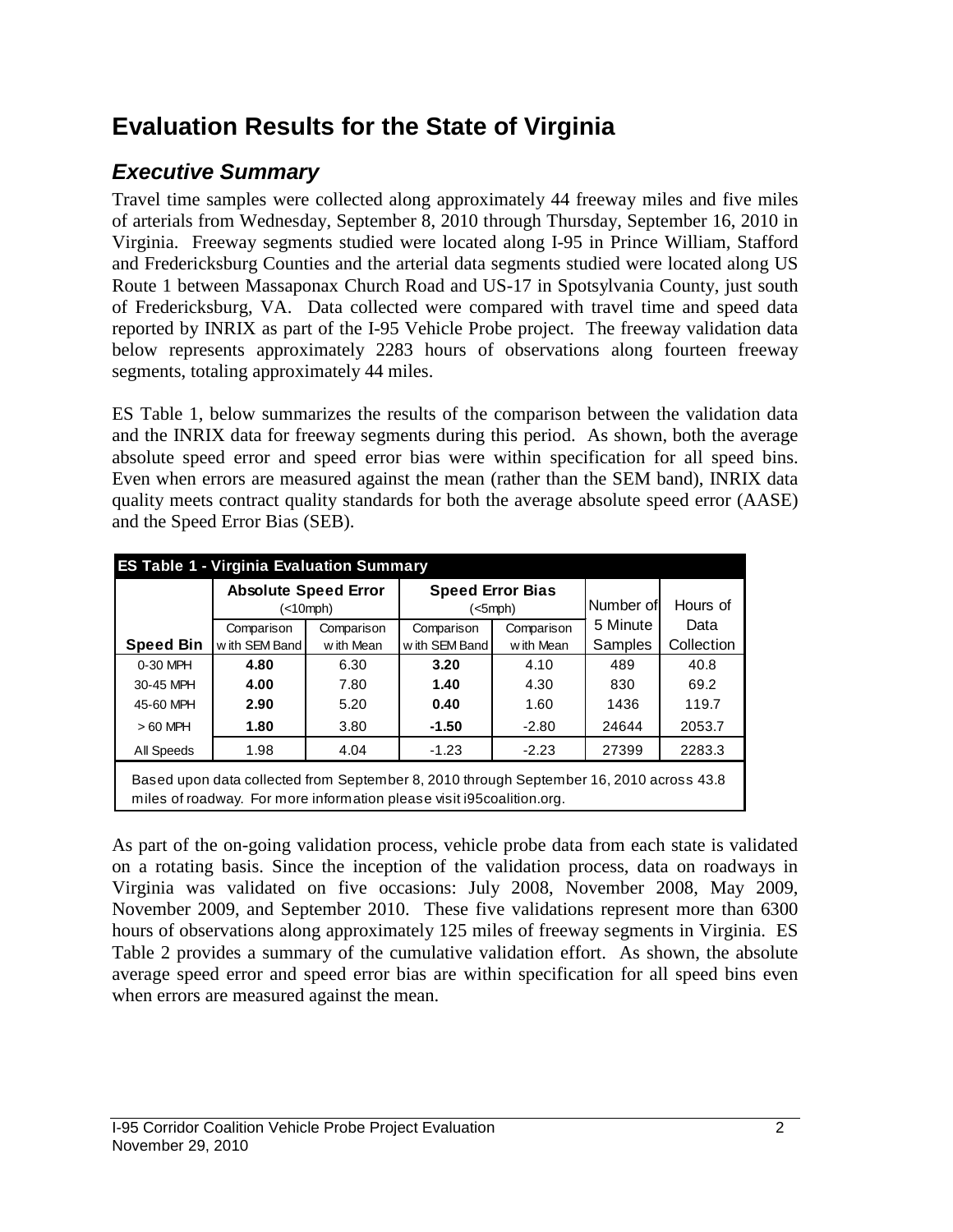|                  | <b>Absolute Speed Error</b> |                          | <b>Speed Error Bias</b> |            |             |               |  |
|------------------|-----------------------------|--------------------------|-------------------------|------------|-------------|---------------|--|
|                  |                             |                          |                         |            | Number of 5 |               |  |
|                  | Comparison                  | Comparison<br>Comparison |                         | Comparison | Minute      | Hours of Data |  |
| <b>Speed Bin</b> | with SEM Band               | w ith Mean               | with SEM Band           | w ith Mean | Samples     | Collection    |  |
| $0-30$ MPH       | 4.51                        | 5.72                     | 1.40                    | 1.66       | 4300        | 358.3         |  |
| 30-45 MPH        | 6.26                        | 8.87                     | 1.20                    | 2.53       | 3820        | 318.3         |  |
| 45-60 MPH        | 2.77                        | 4.85                     | $-0.06$                 | 0.62       | 17569       | 1464.1        |  |
| $>60$ MPH        | 2.06                        | 4.12                     | $-1.65$                 | $-2.97$    | 50105       | 4175.4        |  |
| All Speeds       | 2.57                        | 4.62                     | $-0.96$                 | $-1.59$    | 75794       | 6316.2        |  |

Travel time samples collected along US Route 1 were compared with travel time and speed data reported by INRIX as part of this project. The arterial data is included for informational purposes noting that INRIX has volunteered arterial data at no cost to the Coalition for the first three years, and that the method to evaluate quality on arterial roadways has not been fully evaluated. The Coalition is currently in the process of developing appropriate quality metrics and validation methods.

### *Data Collection*

Bluetooth sensor deployments in Virginia started on Wednesday, September 8, 2010. The actual deployments in Virginia were performed with the assistance of Virginia Department of Transportation (VDOT) personnel. Sensors remained in the same position until they were retrieved a week later on Thursday, September 16, 2010. This round of data collections in Virginia was designed to cover segments of the highways along which both recurrent and non-recurrent congestions could be expected during both peak and off-peak periods.

Figure 1 presents snapshots of the roadway segments over which Bluetooth sensors were deployed in Virginia. In this figure, red segments represent freeway segments while the blue color indicates the arterial segments selected for analysis in this round of validation.

Table 1 presents a list of specific TMC segments that were selected as the validation sample in Virginia. These segments cover a total length of about 44 freeway miles and five arterial miles. Since some TMC segments in this corridor are less than one mile long, when appropriate, consecutive TMC segments are combined to form path segments longer than one mile. In total, this document reports the results of validation performed on fourteen freeway segments; ten of which are path segments combined from multiple standard TMC segments. The coordinates of the locations at which the Bluetooth sensors were deployed throughout the state of Virginia are highlighted in Table 2. It should be noted that the configuration of consecutive TMC segments is such that the endpoint of one TMC segment and the start point of the next TMC segment are overlapping, so one Bluetooth sensor in that location is covering both TMC segments.

Finally, Table 3 summarizes the segment definitions used in the validation process while also presenting the distances that have been used in the estimation of Bluetooth speeds based on travel times. Details of the algorithm used to estimate equivalent path travel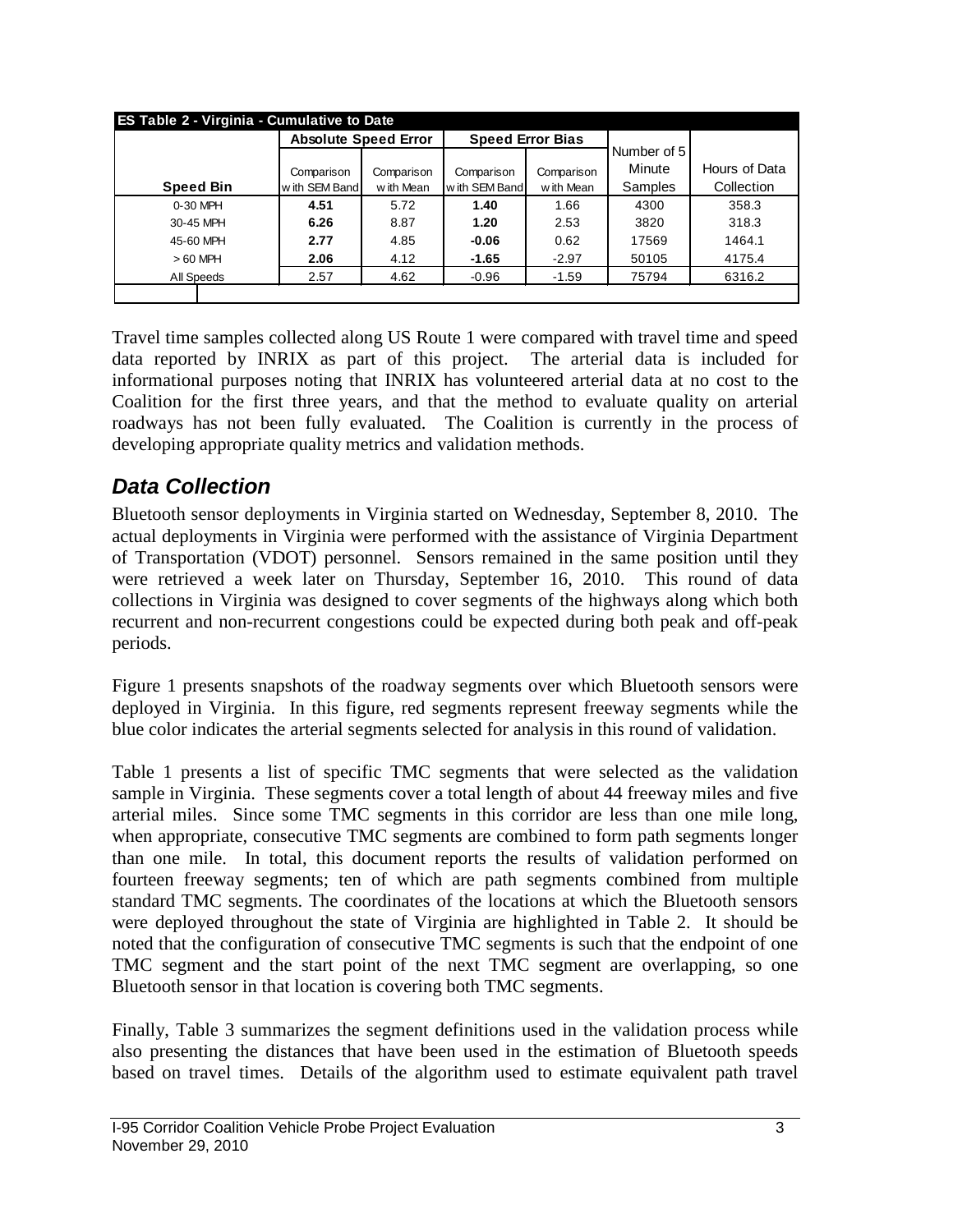times based on INRIX data feeds for individual TMC segments are provided in a separate report. This algorithm finds an equivalent INRIX travel time (and therefore travel speed) corresponding to each sample Bluetooth travel time observation on the path segment of interest.

## *Analysis of Results*

Table 4 summarizes the data quality measures obtained as a result of comparison between Bluetooth and all reported INRIX speeds. In all speed bins, INRIX data meets the data quality measures set forth in the contract when errors are measured as a distance from the 1.96 times the standard error band.

Table 5 shows the percentage of the time intervals that fall within 5 mph of the SEM band and the mean for each speed bin for all TMC segments in Virginia. Tables 6 and 7 present detailed data for individual TMC segments in Virginia in similar format as Tables 4 and 5, respectively. Note that for some segments and in some speed bins the comparison results may not be reliable due to small number of observations.

Figures 2 and 3 show the overall speed error biases for different speed bins, and the average absolute speed errors for all validation segments in Virginia, respectively. These figures correspond to Table 4.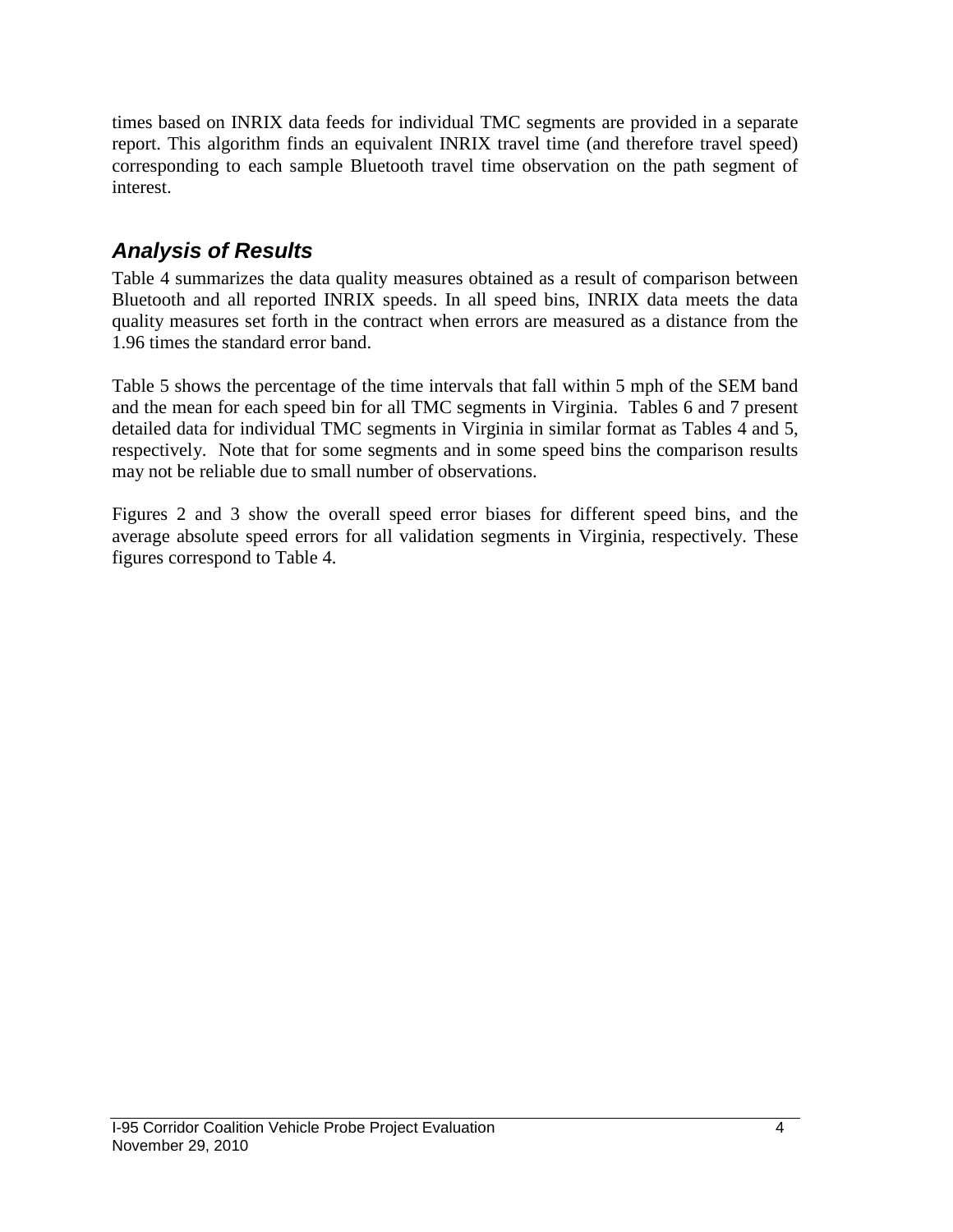

**Figure 1 TMC segments selected for validation in Virginia**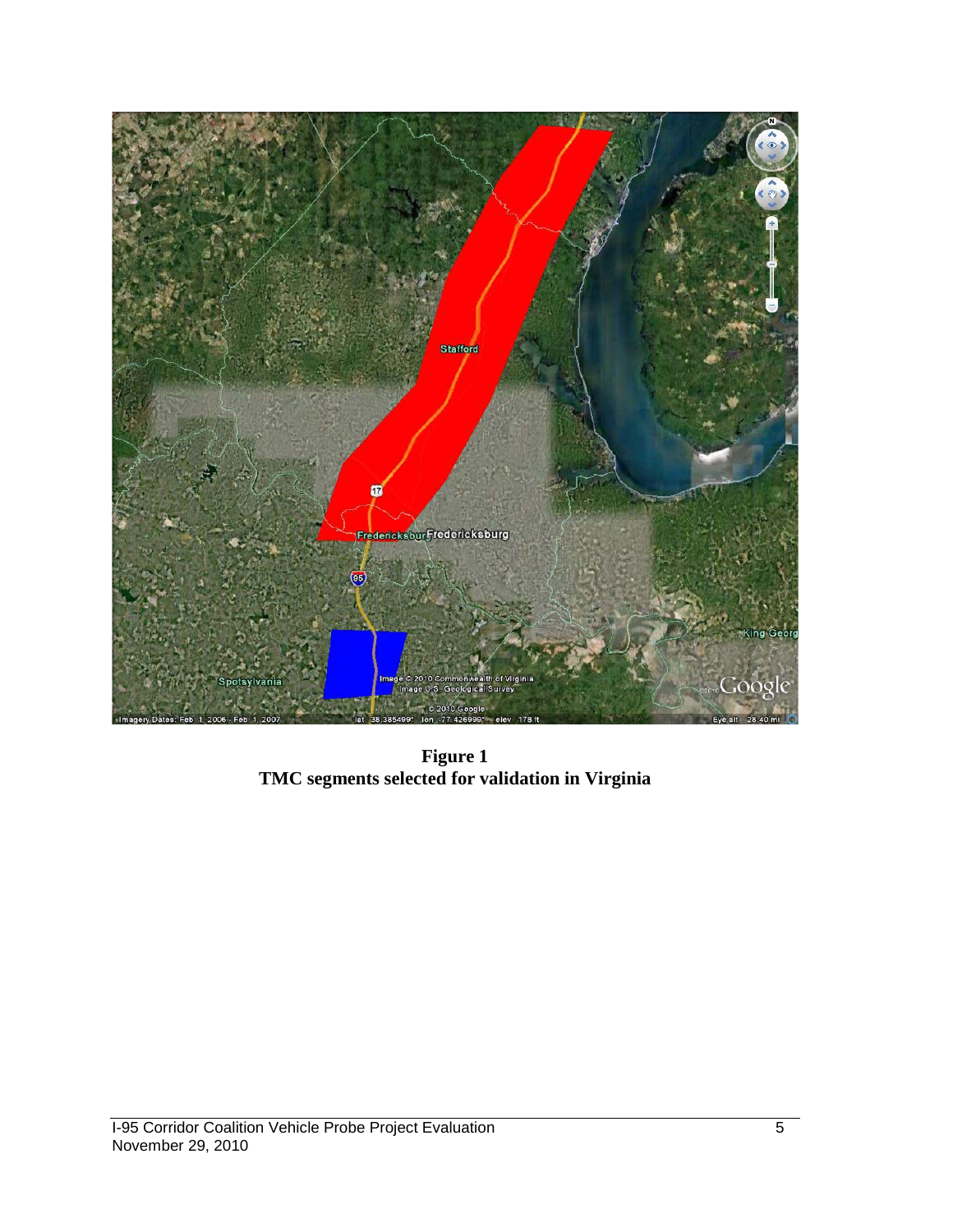|                 |             |                |                                                     |                                                     |                       |                   | <b>LENGTH</b> |
|-----------------|-------------|----------------|-----------------------------------------------------|-----------------------------------------------------|-----------------------|-------------------|---------------|
| <b>TYPE</b>     | <b>TMC</b>  | <b>HIGHWAY</b> | <b>STARTING AT</b>                                  | <b>ENDING AT</b>                                    | <b>COUNTY</b>         | <b>DIRECTION</b>  | (mile)        |
| Freeway         | 110-04147   | $I-95$         | VA-234/EXIT 152                                     | <b>EXIT 150</b>                                     | PRINCE WILLIAM        | <b>SOUTHBOUND</b> | 1.9           |
| Freeway         | 110N04147   | $I-95$         | <b>EXIT 150</b>                                     | <b>EXIT 150</b>                                     | PRINCE WILLIAM        | <b>SOUTHBOUND</b> | 0.5           |
| Freeway         | 110-04146   | $I-95$         | <b>EXIT 150</b>                                     | <b>RUSSELL RD/EXIT 148</b>                          | PRINCE WILLIAM        | <b>SOUTHBOUND</b> | 1.9           |
| Freeway         | 110N04146   | $I-95$         | <b>RUSSELL RD/EXIT 148</b>                          | <b>RUSSELL RD/EXIT 148</b>                          | PRINCE WILLIAM        | <b>SOUTHBOUND</b> | 0.2           |
| Freeway         | 110-04145   | $I-95$         | <b>RUSSELL RD/EXIT 148</b>                          | US-1/VA-610/EXIT 143                                | <b>STAFFORD</b>       | <b>SOUTHBOUND</b> | 4.2           |
| Freeway         | 110N04145   | $I-95$         | US-1/VA-610/EXIT 143                                | US-1/VA-610/EXIT 143                                | <b>STAFFORD</b>       | <b>SOUTHBOUND</b> | 0.6           |
| Freeway         | 110-04144   | $I-95$         | US-1/VA-610/EXIT 143                                | VA-630/EXIT 140                                     | <b>STAFFORD</b>       | <b>SOUTHBOUND</b> | 2.7           |
| Freeway         | 110N04144   | $I-95$         | VA-630/EXIT 140                                     | VA-630/EXIT 140                                     | <b>STAFFORD</b>       | <b>SOUTHBOUND</b> | 0.5           |
| Freeway         | 110-04143   | $I-95$         | VA-630/EXIT 140                                     | <b>US-17/EXIT 133</b>                               | <b>STAFFORD</b>       | <b>SOUTHBOUND</b> | 6.3           |
| Freeway         | 110N04143   | $I-95$         | <b>US-17/EXIT 133</b>                               | <b>US-17/EXIT 133</b>                               | <b>STAFFORD</b>       | <b>SOUTHBOUND</b> | 0.7           |
| Freeway         | 110-04142   | $I-95$         | <b>US-17/EXIT 133</b>                               | FREDERICKSBURG/STAFFORD<br>CO LINE (FREDERICKSBURG) | <b>STAFFORD</b>       | <b>SOUTHBOUND</b> | 0.8           |
| Freeway         | 110-04926   | $I-95$         | FREDERICKSBURG/STAFFORD<br>CO LINE (FREDERICKSBURG) | <b>VA-3/EXIT 130</b>                                | <b>FREDERICKSBURG</b> | <b>SOUTHBOUND</b> | 1.8           |
| Freeway         | $110+04927$ | $I-95$         | <b>VA-3/EXIT 130</b>                                | FREDERICKSBURG/STAFFORD<br><b>CO LINE</b>           | <b>STAFFORD</b>       | <b>NORTHBOUND</b> | 1.8           |
| Freeway         | $110+04143$ | $I-95$         | FREDERICKSBURG/STAFFORD<br><b>CO LINE</b>           | <b>US-17/EXIT 133</b>                               | <b>STAFFORD</b>       | <b>NORTHBOUND</b> | 0.6           |
| Freeway         | 110P04143   | $I-95$         | <b>US-17/EXIT 133</b>                               | <b>US-17/EXIT 133</b>                               | <b>STAFFORD</b>       | <b>NORTHBOUND</b> | 1.3           |
| Freeway         | $110+04144$ | $I-95$         | <b>US-17/EXIT 133</b>                               | VA-630/EXIT 140                                     | <b>STAFFORD</b>       | <b>NORTHBOUND</b> | 5.9           |
| Freeway         | 110P04144   | $I-95$         | VA-630/EXIT 140                                     | VA-630/EXIT 140                                     | <b>STAFFORD</b>       | <b>NORTHBOUND</b> | 0.5           |
| Freeway         | $110+04145$ | $I-95$         | VA-630/EXIT 140                                     | US-1/VA-610/EXIT 143                                | <b>STAFFORD</b>       | <b>NORTHBOUND</b> | 2.3           |
| Freeway         | 110P04145   | $I-95$         | US-1/VA-610/EXIT 143                                | US-1/VA-610/EXIT 143                                | <b>STAFFORD</b>       | <b>NORTHBOUND</b> | 0.9           |
| Freeway         | $110+04146$ | $I-95$         | US-1/VA-610/EXIT 143                                | <b>RUSSELL RD/EXIT 148</b>                          | PRINCE WILLIAM        | <b>NORTHBOUND</b> | 4.0           |
| Freeway         | 110P04146   | $I-95$         | RUSSELL RD/EXIT 148                                 | <b>RUSSELL RD/EXIT 148</b>                          | PRINCE WILLIAM        | <b>NORTHBOUND</b> | 0.5           |
| Freeway         | $110+04147$ | $I-95$         | RUSSELL RD/EXIT 148                                 | <b>EXIT 150</b>                                     | PRINCE WILLIAM        | <b>NORTHBOUND</b> | 1.7           |
| Freeway         | 110P04147   | $I-95$         | <b>EXIT 150</b>                                     | <b>EXIT 150</b>                                     | PRINCE WILLIAM        | <b>NORTHBOUND</b> | 0.5           |
| Freeway         | $110+04148$ | $I-95$         | <b>EXIT 150</b>                                     | VA-234/EXIT 152                                     | PRINCE WILLIAM        | <b>NORTHBOUND</b> | 1.9           |
| <b>Arterial</b> | $110+09514$ | $US-1$         | <b>MASSAPONAX CHURCH RD</b>                         | $US-17$                                             | <b>SPOTSYLVANIA</b>   | <b>NORTHBOUND</b> | 2.3           |
| <b>Arterial</b> | 110-09513   | $US-1$         | $US-17$                                             | <b>MASSAPONAX CHURCH RD</b>                         | <b>SPOTSYLVANIA</b>   | <b>SOUTHBOUND</b> | 2.3           |
|                 |             |                |                                                     |                                                     |                       |                   | 48.5          |

**Table 1 Traffic Message Channel segments picked for validation in Virginia**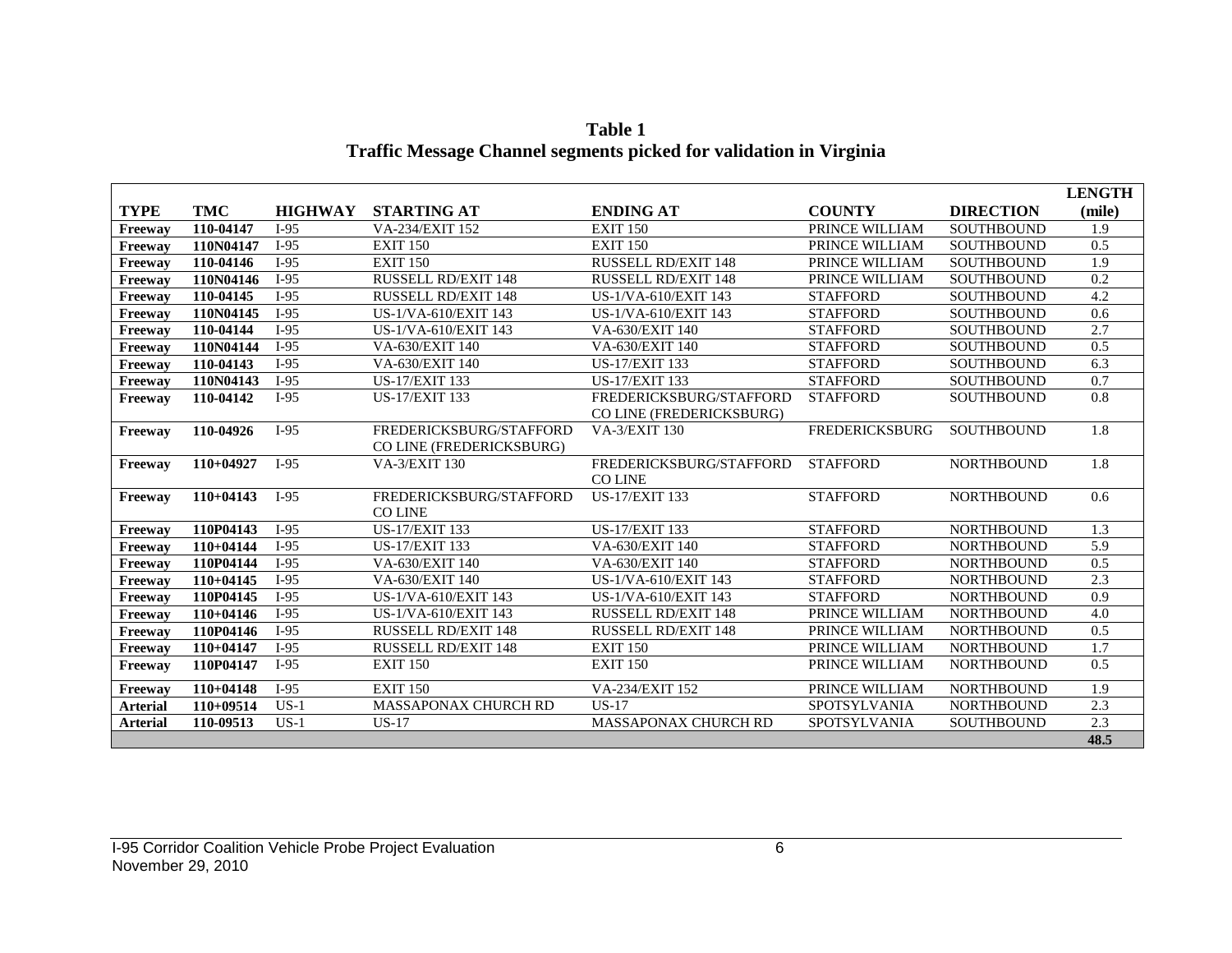| <b>SEGMENT</b>  |             |           |              | <b>STANDARD TMC</b> |              |        |           |                | <b>SENSOR DEPLOYMENT</b> |              |
|-----------------|-------------|-----------|--------------|---------------------|--------------|--------|-----------|----------------|--------------------------|--------------|
| TYPE            | <b>TMC</b>  |           | Endpoint (1) |                     | Endpoint (2) | Length |           | Endpoint $(1)$ |                          | Endpoint (2) |
|                 |             | Lat       | Long         | Lat                 | Long         | (mile) | Lat       | Long           | Lat                      | Long         |
| Freeway         | 110-04147   | 38.576785 | $-77.326826$ | 38.552791           | $-77.342678$ | 1.90   | 38.576762 | -77.327173     |                          |              |
| Freeway         | 110N04147   | 38.552791 | -77.342678   | 38.545576           | $-77.345414$ | 0.52   |           |                | 38.545377                | $-77.345612$ |
| Freeway         | 110-04146   | 38.545576 | -77.345414   | 38.524931           | -77.367431   | 1.87   | 38.545377 | $-77.345612$   |                          |              |
| Freeway         | 110N04146   | 38.524931 | -77.367431   | 38.522580           | -77.370390   | 0.23   |           |                | 38.521880                | -77.371395   |
| Freeway         | 110-04145   | 38.522580 | -77.370390   | 38.469497           | $-77.405313$ | 4.17   | 38.521880 | -77.371395     |                          |              |
| Freeway         | 110N04145   | 38.469497 | -77.405313   | 38.461401           | $-77.409376$ | 0.61   |           |                | 38.460808                | $-77.408513$ |
| Freeway         | 110-04144   | 38.461401 | -77.409376   | 38.424993           | $-77.421225$ | 2.65   | 38.460808 | $-77.408513$   |                          |              |
| Freeway         | 110N04144   | 38.424993 | $-77.421225$ | 38.418947           | $-77.424594$ | 0.46   |           |                | 38.418297                | $-77.425435$ |
| Freeway         | 110-04143   | 38.418947 | -77.424594   | 38.344333           | -77.487940   | 6.29   | 38.418297 | $-77.425435$   | 38.344058                | -77.488373   |
| Freeway         | 110N04143   | 38.344333 | -77.487940   | 38.337252           | -77.495913   | 0.65   | 38.344058 | -77.488373     |                          |              |
| Freeway         | 110-04142   | 38.337252 | -77.495913   | 38.326794           | -77.501860   | 0.79   |           |                | 38.325165                | -77.502775   |
| Freeway         | 110-04926   | 38.326794 | -77.501860   | 38.300910           | -77.504227   | 1.83   | 38.325165 | $-77.502775$   | 38.301643                | $-77.504270$ |
| Freeway         | 110+04927   | 38.301117 | -77.503383   | 38.326077           | -77.501336   | 1.76   | 38.301610 | -77.502992     |                          |              |
| Freeway         | $110+04143$ | 38.326077 | -77.501336   | 38.333764           | -77.497846   | 0.56   |           |                | 38.333785                | -77.497887   |
| Freeway         | 110P04143   | 38.333764 | -77.497846   | 38.348110           | -77.482784   | 1.29   | 38.333785 | -77.497887     | 38.347703                | -77.483065   |
| Freeway         | 110+04144   | 38.348110 | -77.482784   | 38.418819           | -77.423809   | 5.92   | 38.347703 | -77.483065     |                          |              |
| Freeway         | 110P04144   | 38.418819 | -77.423809   | 38.424654           | -77.419594   | 0.46   |           |                | 38.424872                | $-77.419282$ |
| Freeway         | $110+04145$ | 38.424654 | -77.419594   | 38.456143           | $-77.408056$ | 2.31   | 38.424872 | -77.419282     |                          |              |
| Freeway         | 110P04145   | 38.456143 | -77.408056   | 38.468992           | $-77.404812$ | 0.93   |           |                | 38.469785                | -77.404075   |
| Freeway         | $110+04146$ | 38.468992 | $-77.404812$ | 38.520401           | -77.370950   | 4.03   | 38.469785 | -77.404075     |                          |              |
| Freeway         | 110P04146   | 38.520401 | -77.370950   | 38.526363           | $-77.364486$ | 0.54   |           |                | 38.527158                | -77.363580   |
| Freeway         | $110+04147$ | 38.526363 | -77.364486   | 38.545888           | -77.344559   | 1.74   | 38.527158 | -77.363580     |                          |              |
| Freeway         | 110P04147   | 38.545888 | -77.344559   | 38.552708           | $-77.342010$ | 0.49   |           |                | 38.552800                | -77.341872   |
| Freeway         | $110+04148$ | 38.552708 | $-77.342010$ | 38.576802           | -77.325965   | 1.91   | 38.552800 | $-77.341872$   | 38.577112                | -77.325677   |
| <b>Arterial</b> | 110+09514   | 38.193279 | -77.509171   | 38.226074           | -77.505485   | 2.30   | 38.193283 | -77.509300     | 38.223657                | -77.506085   |
| <b>Arterial</b> | 110-09513   | 38.226112 | -77.505790   | 38.193279           | -77.509171   | 2.30   | 38.223658 | -77.506563     | 38.193283                | -77.509300   |
|                 |             |           |              |                     |              | 48.51  |           |                |                          |              |

**Table 2 TMC segment lengths and distances between sensor deployment locations in the state of Virginia**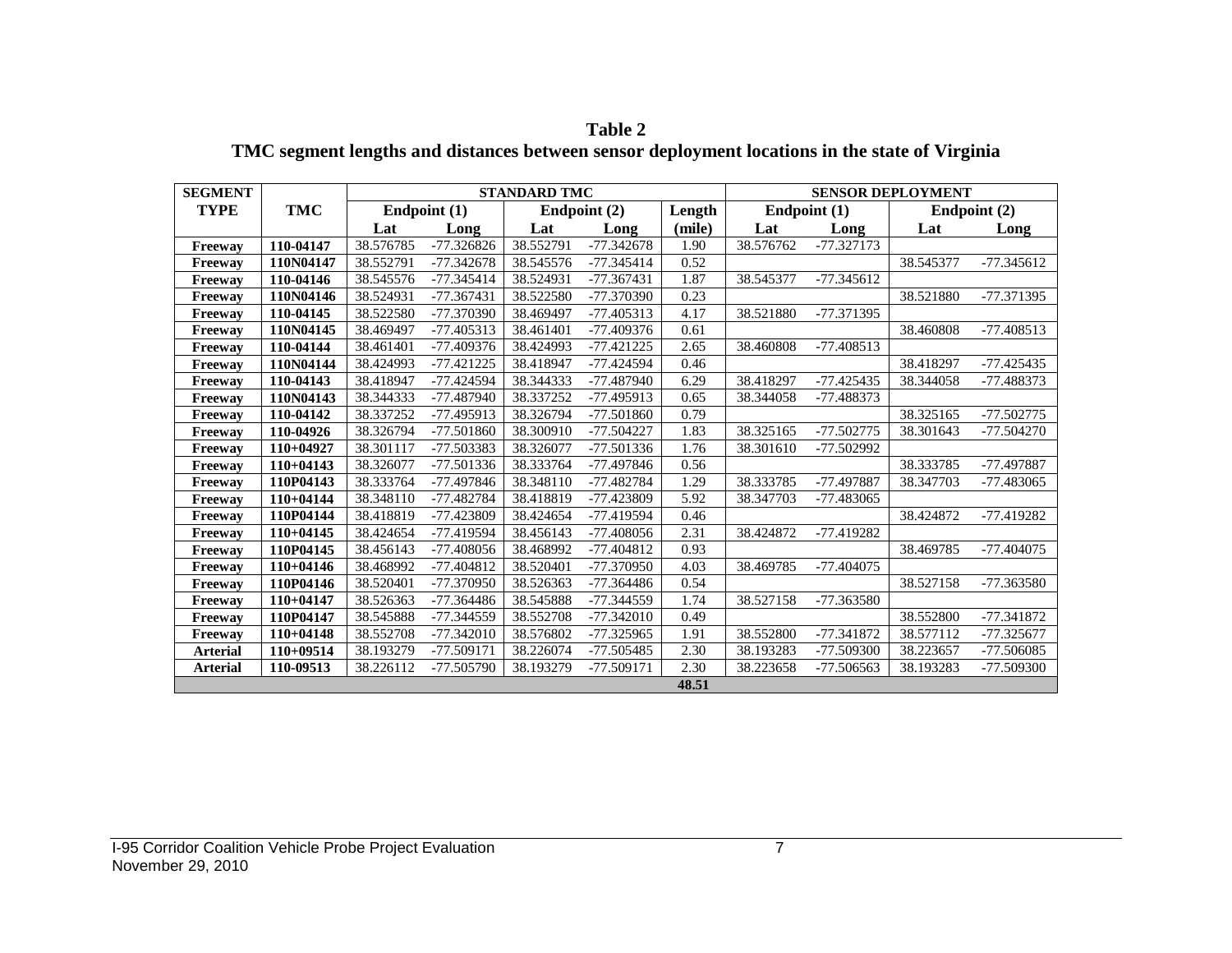**Table 3 Path segments identified for validation in Virginia**

| <b>Type</b>     |                                     | <b>STANDARD</b><br><b>SEGMENTS</b><br><b>INCLUDED</b> |             |                                                     |                                                     |                 | <b>LENGTH (MILE)</b> |                     |
|-----------------|-------------------------------------|-------------------------------------------------------|-------------|-----------------------------------------------------|-----------------------------------------------------|-----------------|----------------------|---------------------|
|                 | <b>Validation</b><br><b>Segment</b> | TMC(1)                                                | TMC(2)      | <b>STARTING AT</b>                                  | <b>ENDING AT</b>                                    | <b>Standard</b> | <b>Deployment</b>    | <b>Error</b><br>(%) |
| Freeway         | VA05-0001                           | 110-04147                                             | 110N04147   | VA-234/EXIT 152                                     | <b>EXIT 150</b>                                     | 2.4             | 2.42                 | 0.21%               |
| Freeway         | VA05-0002                           | 110-04146                                             | 110N04146   | <b>EXIT 150</b>                                     | <b>RUSSELL RD/EXIT 148</b>                          | 2.1             | 2.15                 | 2.53%               |
| Freeway         | VA05-0003                           | 110-04145                                             | 110N04145   | <b>RUSSELL RD/EXIT 148</b>                          | US-1/VA-610/EXIT 143                                | 4.8             | 4.74                 | $-0.76%$            |
| Freeway         | VA05-0004                           | 110-04144                                             | 110N04144   | US-1/VA-610/EXIT 143                                | VA-630/EXIT 140                                     | 3.1             | 3.14                 | 0.95%               |
| Freeway         | 110-04143                           | 110-04143                                             |             | VA-630/EXIT 140                                     | <b>US-17/EXIT 133</b>                               | 6.3             | 6.25                 | $-0.65%$            |
| Freeway         | VA05-0005                           | 110N04143                                             | 110-04142   | <b>US-17/EXIT 133</b>                               | FREDERICKSBURG/STAFFORD<br>CO LINE (FREDERICKSBURG) | 1.4             | 1.53                 | 5.70%               |
| Freeway         | 110-04926                           | 110-04926                                             |             | FREDERICKSBURG/STAFFORD<br>CO LINE (FREDERICKSBURG) | <b>VA-3/EXIT 130</b>                                | 1.8             | 1.62                 | $-11.26%$           |
| Freeway         | VA05-0006                           | 110+04927                                             | $110+04143$ | VA-3/EXIT 130                                       | <b>US-17/EXIT 133</b>                               | 2.3             | 2.28                 | $-1.80%$            |
| Freeway         | 110P04143                           | 110P04143                                             |             | <b>US-17/EXIT 133</b>                               | <b>US-17/EXIT 133</b>                               | 1.3             | 1.25                 | $-2.93%$            |
| Freeway         | VA05-0007                           | $110+04144$                                           | 110P04144   | <b>US-17/EXIT 133</b>                               | VA-630/EXIT 140                                     | 6.4             | 6.44                 | 0.83%               |
| Freeway         | VA05-0008                           | 110+04145                                             | 110P04145   | VA-630/EXIT 140                                     | US-1/VA-610/EXIT 143                                | 3.2             | 3.28                 | 1.15%               |
| Freeway         | VA05-0009                           | 110+04146                                             | 110P04146   | US-1/VA-610/EXIT 143                                | <b>RUSSELL RD/EXIT 148</b>                          | 4.6             | 4.57                 | $-0.02%$            |
| Freeway         | VA05-0010                           | $110+04147$                                           | 110P04147   | <b>RUSSELL RD/EXIT 148</b>                          | <b>EXIT 150</b>                                     | 2.2             | 2.16                 | $-3.08%$            |
| Freeway         | $110+04148$                         | 110+04148                                             |             | <b>EXIT 150</b>                                     | VA-234/EXIT 152                                     | 1.9             | 1.92                 | 0.67%               |
| <b>Arterial</b> | 110+09514                           | 110+09514                                             |             | <b>MASSAPONAX CHURCH RD</b>                         | $US-17$                                             | 2.3             | 2.16                 | $-6.07\%$           |
| <b>Arterial</b> | 110-09513                           | 110-09513                                             |             | $US-17$                                             | MASSAPONAX CHURCH RD                                | 2.3             | 2.16                 | $-6.19%$            |
| <b>TOTAL</b>    |                                     |                                                       |             |                                                     |                                                     | 48.4            | 48.07                | $-0.68%$            |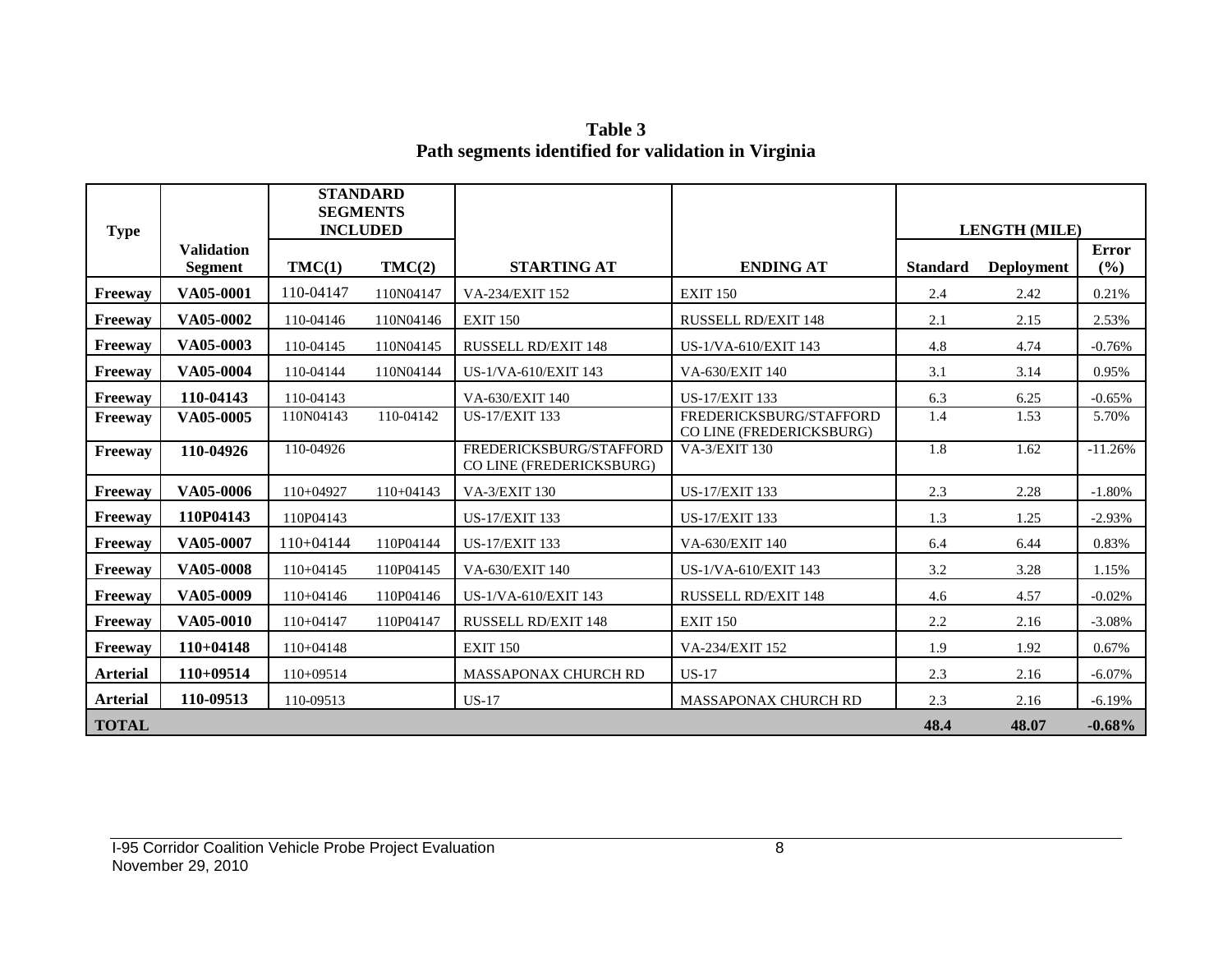#### **Table 4 Data quality measures for freeway segments greater than one mile in Virginia**

|                            |                                             | <b>Data Quality Measures for</b>                           |                                             |                                                            |                |
|----------------------------|---------------------------------------------|------------------------------------------------------------|---------------------------------------------|------------------------------------------------------------|----------------|
|                            |                                             | 1.96 SE Band                                               | <b>Mean</b>                                 |                                                            |                |
| <b>SPEED</b><br><b>BIN</b> | <b>Speed</b><br><b>Error</b><br><b>Bias</b> | Average<br><b>Absolute</b><br><b>Speed</b><br><b>Error</b> | <b>Speed</b><br><b>Error</b><br><b>Bias</b> | Average<br><b>Absolute</b><br><b>Speed</b><br><b>Error</b> | No. of<br>Obs. |
| $0 - 30$                   | 3.2                                         | 4.8                                                        | 4.1                                         | 6.3                                                        | 489            |
| $30 - 45$                  | 1.4                                         | 4.0                                                        | 4.3                                         | 7.8                                                        | 830            |
| $45 - 60$                  | 0.4                                         | 2.9                                                        | 1.6                                         | 5.2                                                        | 1436           |
| $60+$                      | $-1.5$                                      | 1.8                                                        | $-2.8$                                      | 3.8                                                        | 24644          |

#### **Table 5**

#### **Percent observations meeting data quality criteria for freeway segments greater than one mile in Virginia**

|                            |                                                    | <b>Data Quality Measures for</b>                        |                                           |                                                     |                |  |  |  |  |  |
|----------------------------|----------------------------------------------------|---------------------------------------------------------|-------------------------------------------|-----------------------------------------------------|----------------|--|--|--|--|--|
| <b>SPEED</b><br><b>BIN</b> |                                                    | 1.96 SE Band                                            | Mean                                      |                                                     |                |  |  |  |  |  |
|                            | <b>Percentage</b><br>falling<br>inside the<br>band | Percentage<br>falling<br>within 5<br>mph of the<br>band | <b>Percentage</b><br>equal to the<br>mean | <b>Percentage</b><br>within 5<br>mph of the<br>mean | No. of<br>Obs. |  |  |  |  |  |
| $0 - 30$                   | 15%                                                | 74%                                                     | 0%                                        | 66%                                                 | 489            |  |  |  |  |  |
| $30 - 45$                  | 18%                                                | 70%                                                     | 0%                                        | 54%                                                 | 830            |  |  |  |  |  |
| $45 - 60$                  | 29%<br>80%                                         |                                                         | $0\%$                                     | 60%                                                 | 1436           |  |  |  |  |  |
| $60+$                      | 42%                                                | 89%                                                     | 0%                                        | 72%                                                 | 24644          |  |  |  |  |  |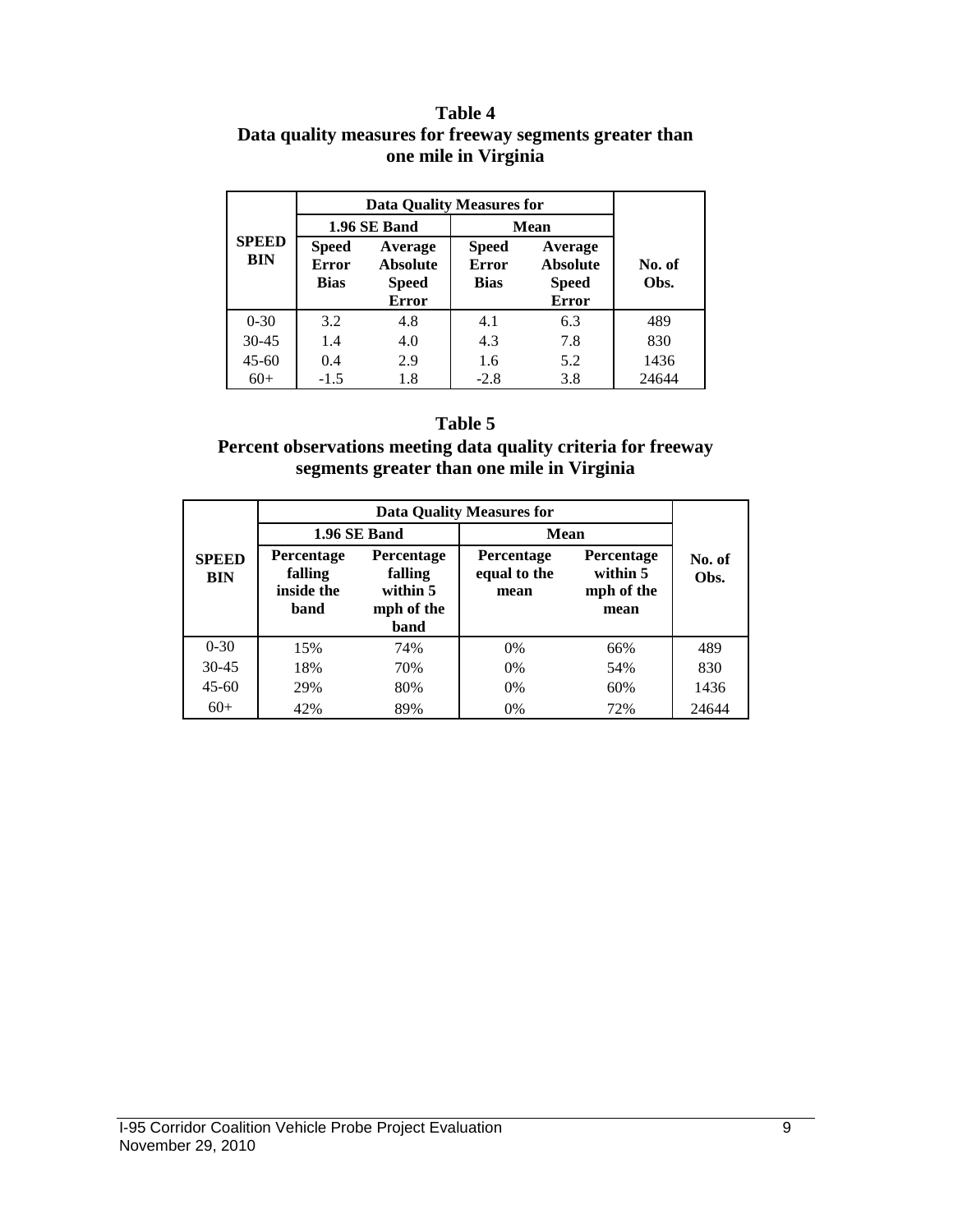|             |                      |                              |                            |                                      | <b>Data Quality Measures for</b>                           |                                      |                                                            |             |
|-------------|----------------------|------------------------------|----------------------------|--------------------------------------|------------------------------------------------------------|--------------------------------------|------------------------------------------------------------|-------------|
|             | <b>Standard</b>      |                              |                            |                                      | 1.96 SE Band                                               |                                      | Mean                                                       |             |
| <b>TMC</b>  | <b>TMC</b><br>length | <b>Bluetooth</b><br>distance | <b>SPEED</b><br><b>BIN</b> | <b>Speed</b><br>Error<br><b>Bias</b> | Average<br><b>Absolute</b><br><b>Speed</b><br><b>Error</b> | <b>Speed</b><br>Error<br><b>Bias</b> | Average<br><b>Absolute</b><br><b>Speed</b><br><b>Error</b> | No. of Obs. |
|             |                      |                              | $0 - 30$                   | 0.7                                  | 2.6                                                        | 0.7                                  | 3.4                                                        | $25*$       |
|             |                      |                              | 30-45                      | 2.9                                  | 4.4                                                        | 2.9                                  | 5.7                                                        | $23*$       |
| $110+04148$ | 1.91                 | 1.92                         | 45-60                      | 1.3                                  | 2.5                                                        | 2.4                                  | 4.1                                                        | 237         |
|             |                      |                              | $60+$                      | $-0.7$                               | 1.4                                                        | $-1.1$                               | 2.9                                                        | 1910        |
|             |                      |                              | $0 - 30$                   | $-1.1$                               | 1.7                                                        | $-1.4$                               | 2.5                                                        | $14*$       |
|             |                      |                              | 30-45                      | 0.4                                  | 2.9                                                        | 0.4                                  | 3.6                                                        | 40          |
| 110-04143   | 6.21                 | 6.25                         | 45-60                      | 0.8                                  | 2.3                                                        | 1.7                                  | 3.8                                                        | 101         |
|             |                      |                              | $60+$                      | $-1.8$                               | 1.8                                                        | $-3.3$                               | 3.9                                                        | 1800        |
|             |                      |                              | $0 - 30$                   | 16.9                                 | 16.9                                                       | 21.7                                 | 21.7                                                       | $22*$       |
| 110-04926   | 1.77                 | 1.62                         | 30-45                      | 3.5                                  | 5.0                                                        | 7.2                                  | 9.3                                                        | 73          |
|             |                      |                              | 45-60                      | $-0.3$                               | 3.0                                                        | 0.8                                  | 5.6                                                        | 230         |
|             |                      |                              | $60+$                      | $-1.3$                               | 1.5                                                        | $-2.5$                               | 3.5                                                        | 1691        |
|             |                      |                              | $0 - 30$                   | 10.8                                 | 12.4                                                       | 13.0                                 | 15.4                                                       | $11*$       |
|             | 1.21                 | 1.25                         | 30-45                      | 9.3                                  | 9.3                                                        | 21.8                                 | 21.8                                                       | $5*$        |
| 110P04143   |                      |                              | 45-60                      | $-3.2$                               | 6.9                                                        | $-1.3$                               | 10.6                                                       | $10*$       |
|             |                      |                              | $60+$                      | $-1.8$                               | 1.9                                                        | $-3.6$                               | 4.4                                                        | 1863        |
|             | 2.41                 |                              | $0 - 30$                   | 0.8                                  | 2.8                                                        | 0.9                                  | 3.6                                                        | 148         |
| VA05-0001   |                      | 2.42                         | 30-45                      | $-0.3$                               | 3.7                                                        | 0.1                                  | 5.2                                                        | 98          |
|             |                      |                              | 45-60                      | $-1.6$                               | 4.4                                                        | $-0.7$                               | 6.7                                                        | 70          |
|             |                      |                              | $60+$                      | $-1.7$                               | 1.9                                                        | $-3.0$                               | 3.8                                                        | 1786        |
|             |                      |                              | $0 - 30$                   | 2.5                                  | 3.8                                                        | 2.8                                  | 4.4                                                        | 72          |
| VA05-0002   | 2.11                 | 2.15                         | 30-45                      | 0.1                                  | 4.3                                                        | 0.0                                  | 5.2                                                        | 94          |
|             |                      |                              | 45-60                      | 0.5                                  | 4.7                                                        | 1.4                                  | 6.3                                                        | 45          |
|             |                      |                              | $60+$                      | $-2.5$                               | 2.6                                                        | $-4.1$                               | 4.4                                                        | 1779        |
|             |                      |                              | $0 - 30$                   | 7.6                                  | 7.6                                                        | 26.7                                 | 26.7                                                       | $3*$        |
| VA05-0003   | 4.78                 | 4.74                         | 30-45                      | 2.0                                  | 3.5                                                        | 9.5                                  | 11.7                                                       | 110         |
|             |                      |                              | 45-60                      | 0.3                                  | 1.6                                                        | 2.1                                  | 4.8                                                        | 168         |
|             |                      |                              | $60+$                      | $-0.8$                               | 1.1                                                        | $-1.7$                               | 3.0                                                        | 1460        |
|             |                      |                              | $0 - 30$                   | 4.7                                  | 4.7                                                        | 5.0                                  | 5.0                                                        | $1\ast$     |
| VA05-0004   | 3.17                 | 3.14                         | 30-45                      | 1.0                                  | 3.9                                                        | 2.3                                  | 6.4                                                        | 63          |
|             |                      |                              | 45-60                      | 0.8                                  | 4.3                                                        | 3.2                                  | 7.5                                                        | 33          |
|             |                      |                              | $60+$                      | $-1.0$                               | 1.3                                                        | $-2.0$                               | 3.1                                                        | 1910        |
|             |                      |                              | $0 - 30$                   | 11.8                                 | 12.0                                                       | 14.6                                 | 14.9                                                       | 46          |
| VA05-0005   | 1.51                 | 1.53                         | 30-45                      | 2.1                                  | 5.1                                                        | 3.8                                  | 8.0                                                        | 119         |
|             |                      |                              | 45-60                      | $-1.2$                               | 4.5                                                        | $-1.1$                               | 7.6                                                        | 76          |
|             |                      |                              | $60+$                      | $-0.7$                               | 1.5                                                        | $-1.1$                               | 3.8                                                        | 1437        |

**Table 6 Data quality measures for individual freeway validation segments greater than one mile in the state of Virginia**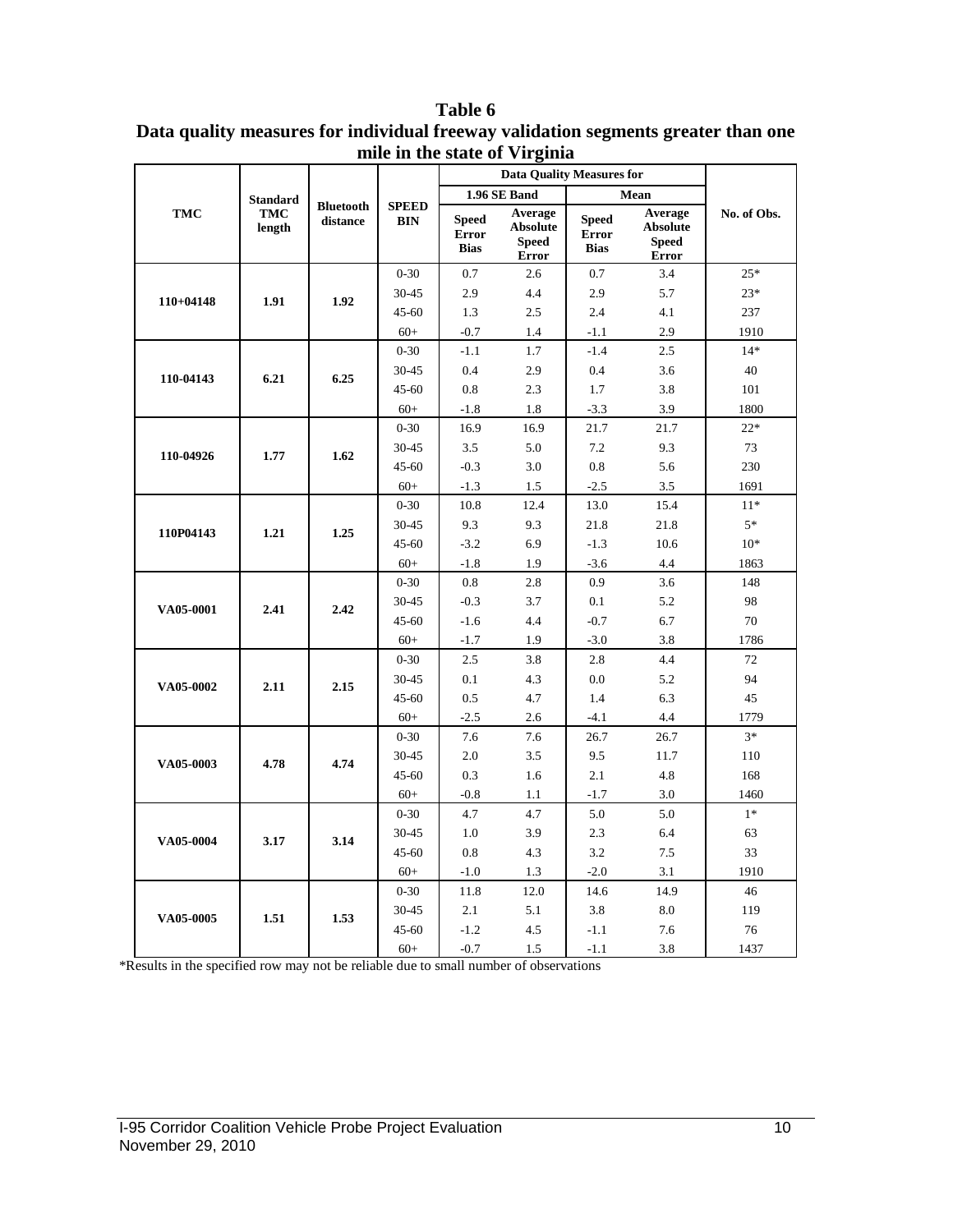| Table 6                                                                           |
|-----------------------------------------------------------------------------------|
| Data quality measures for individual freeway validation segments greater than one |
| mile in the state of Virginia (Cont'd)                                            |

|            |                      |                              |                            |                                      | <b>Data Quality Measures for</b>                           |                                             |                                                            |             |
|------------|----------------------|------------------------------|----------------------------|--------------------------------------|------------------------------------------------------------|---------------------------------------------|------------------------------------------------------------|-------------|
|            | <b>Standard</b>      |                              |                            |                                      | <b>1.96 SE Band</b>                                        |                                             | Mean                                                       |             |
| <b>TMC</b> | <b>TMC</b><br>length | <b>Bluetooth</b><br>distance | <b>SPEED</b><br><b>BIN</b> | <b>Speed</b><br>Error<br><b>Bias</b> | Average<br><b>Absolute</b><br><b>Speed</b><br><b>Error</b> | <b>Speed</b><br><b>Error</b><br><b>Bias</b> | Average<br><b>Absolute</b><br><b>Speed</b><br><b>Error</b> | No. of Obs. |
|            |                      |                              | $0 - 30$                   | 1.7                                  | 3.4                                                        | 1.8                                         | 4.2                                                        | $26*$       |
| VA05-0006  | 2.34                 | 2.28                         | $30 - 45$                  | 0.4                                  | 3.3                                                        | 0.9                                         | 4.6                                                        | 32          |
|            |                      |                              | $45 - 60$                  | $-0.7$                               | 2.9                                                        | $-0.3$                                      | 4.5                                                        | 104         |
|            |                      |                              | $60+$                      | $-1.3$                               | 1.5                                                        | $-2.8$                                      | 3.7                                                        | 1778        |
|            | 6.43                 |                              | $0 - 30$                   | 1.9                                  | 4.1                                                        | 6.1                                         | 9.1                                                        | $13*$       |
| VA05-0007  |                      | 6.44                         | $30 - 45$                  | 2.7                                  | 4.5                                                        | 14.7                                        | 17.1                                                       | 47          |
|            |                      |                              | $45 - 60$                  | 0.5                                  | 2.5                                                        | 6.5                                         | 9.1                                                        | 62          |
|            |                      |                              | $60+$                      | $-1.0$                               | 1.3                                                        | $-2.1$                                      | 3.3                                                        | 1629        |
|            |                      | 3.28                         | $0 - 30$                   | 2.2                                  | 4.3                                                        | 2.6                                         | 5.6                                                        | 50          |
| VA05-0008  | 3.16                 |                              | $30 - 45$                  | 0.7                                  | 3.0                                                        | 6.1                                         | 9.4                                                        | 55          |
|            |                      |                              | $45 - 60$                  | 0.7                                  | 2.2                                                        | 2.4                                         | 5.1                                                        | 73          |
|            |                      |                              | $60+$                      | $-2.2$                               | 2.3                                                        | $-4.3$                                      | 4.7                                                        | 1589        |
|            |                      |                              | $0 - 30$                   | 0.1                                  | 1.7                                                        | 0.1                                         | 2.2                                                        | 41          |
| VA05-0009  | 4.57                 | 4.57                         | $30 - 45$                  | 0.5                                  | 1.8                                                        | 1.4                                         | 3.2                                                        | 36          |
|            |                      |                              | $45 - 60$                  | 0.9                                  | 2.4                                                        | 1.1                                         | 3.2                                                        | 146         |
|            |                      |                              | $60+$                      | $-2.2$                               | 2.3                                                        | $-3.6$                                      | 4.1                                                        | 1943        |
|            |                      |                              | $0 - 30$                   | 1.7                                  | 4.1                                                        | 1.9                                         | 5.7                                                        | $17*$       |
| VA05-0010  | 2.28                 | 2.16                         | $30 - 45$                  | 2.2                                  | 5.2                                                        | 2.4                                         | 6.8                                                        | 35          |
|            |                      |                              | $45-60$                    | 2.5                                  | 4.1                                                        | 3.5                                         | 5.9                                                        | 81          |
|            |                      |                              | $60+$                      | $-2.1$                               | 2.3                                                        | $-3.5$                                      | 4.3                                                        | 2069        |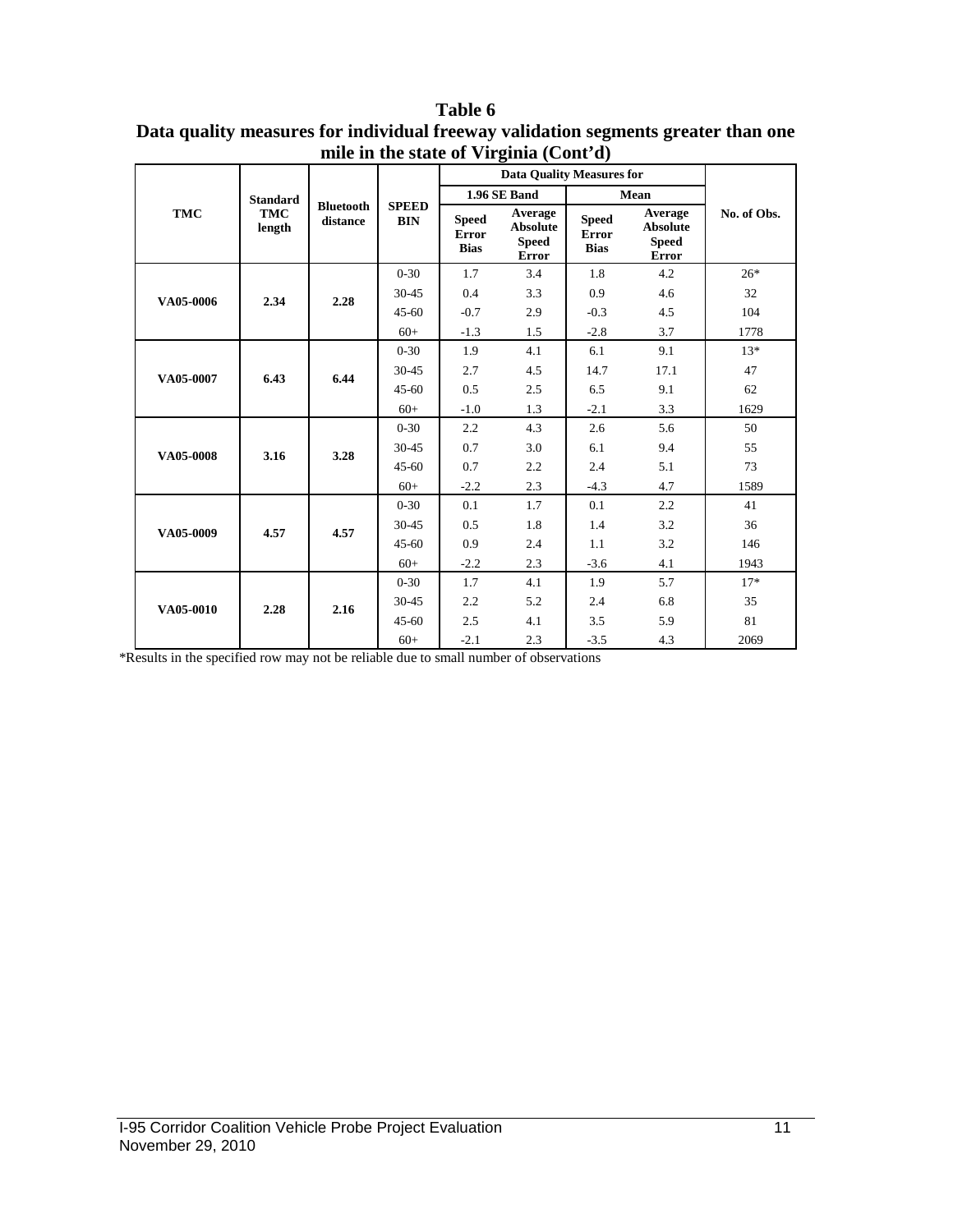|             |                  |                  | инан оне ниге нг иге заате от утгуппа<br><b>Data Quality Measures for</b> |                         |                         |                                    |                         |                         |                 |                |  |  |
|-------------|------------------|------------------|---------------------------------------------------------------------------|-------------------------|-------------------------|------------------------------------|-------------------------|-------------------------|-----------------|----------------|--|--|
|             |                  |                  |                                                                           | 1.96 SE Band            |                         |                                    |                         | Mean                    |                 |                |  |  |
|             |                  |                  |                                                                           |                         | <b>Average Absolute</b> |                                    |                         | <b>Average Absolute</b> |                 |                |  |  |
|             | <b>SPEED BIN</b> |                  | <b>Speed Error Bias</b>                                                   |                         | <b>Speed Error</b>      |                                    | <b>Speed Error Bias</b> | <b>Speed Error</b>      |                 |                |  |  |
| <b>TMC</b>  |                  |                  |                                                                           | No.                     | $\frac{0}{0}$           |                                    |                         |                         |                 | No. of<br>Obs. |  |  |
|             |                  | No.              | $\frac{0}{0}$                                                             | falling                 | falling                 |                                    |                         | No.                     | $\frac{0}{0}$   |                |  |  |
|             |                  | falling          | falling                                                                   | within                  | within                  | No.                                | $\frac{0}{0}$           | within                  | within          |                |  |  |
|             |                  | inside<br>the    | inside<br>the                                                             | 5 mph<br>of the         | 5 mph<br>of the         | equal<br>to the                    | equal<br>to the         | 5 mph<br>of the         | 5 mph<br>of the |                |  |  |
|             |                  | band             | band                                                                      | band                    | band                    | mean                               | mean                    | mean                    | mean            |                |  |  |
|             | $0 - 30$         | 7                | 28%                                                                       | 21                      | 84%                     | $\boldsymbol{0}$                   | 0%                      | 21                      | 84%             | $25*$          |  |  |
|             | 30-45            | $\sqrt{6}$       | 26%                                                                       | 14                      | 61%                     | $\boldsymbol{0}$                   | 0%                      | 13                      | 57%             | $23*$          |  |  |
| $110+04148$ | 45-60            | 61               | 26%                                                                       | 197                     | 83%                     | $\boldsymbol{0}$                   | 0%                      | 155                     | 65%             | 237            |  |  |
|             | $60+$            | 828              | 43%                                                                       | 1790                    | 94%                     | 8                                  | 0%                      | 1598                    | 84%             | 1910           |  |  |
|             | $0 - 30$         | $\sqrt{2}$       | 14%                                                                       | 13                      | 93%                     | $\boldsymbol{0}$                   | 0%                      | 12                      | 86%             | $14*$          |  |  |
| 110-04143   | 30-45            | $\overline{3}$   | $8\%$                                                                     | 32                      | 80%                     | $\boldsymbol{0}$                   | 0%                      | 29                      | 73%             | 40             |  |  |
|             | 45-60            | 22               | 22%                                                                       | 86                      | 85%                     | $\boldsymbol{0}$                   | $0\%$                   | 75                      | 74%             | 101            |  |  |
|             | $60+$            | 682              | 38%                                                                       | 1611                    | 90%                     | $\overline{0}$                     | 0%                      | 1254                    | 70%             | 1800           |  |  |
|             | $0 - 30$         | $\mathfrak{2}$   | 9%                                                                        | $\overline{\mathbf{4}}$ | 18%                     | $\boldsymbol{0}$                   | 0%                      | $\overline{3}$          | 14%             | $22*$          |  |  |
| 110-04926   | 30-45            | 15               | 21%                                                                       | 43                      | 59%                     | $\boldsymbol{0}$                   | 0%                      | 22                      | 30%             | 73             |  |  |
|             | 45-60            | 73               | 32%                                                                       | 175                     | 76%                     | $\boldsymbol{0}$                   | $0\%$                   | 123                     | 53%             | 230            |  |  |
|             | $60+$            | 819              | 48%                                                                       | 1550                    | 92%                     | $\overline{c}$                     | 0%                      | 1284                    | 76%             | 1691           |  |  |
|             | $0 - 30$         | $\sqrt{2}$       | 18%                                                                       | $\mathfrak{2}$          | 18%                     | $\overline{0}$                     | 0%                      | $\mathfrak{2}$          | 18%             | $11*$          |  |  |
| 110P04143   | 30-45            | $\boldsymbol{0}$ | $0\%$                                                                     | 3                       | 60%                     | $\boldsymbol{0}$                   | 0%                      | $\mathbf{1}$            | 20%             | $5*$           |  |  |
|             | $45 - 60$        | 5                | 50%                                                                       | $\tau$                  | 70%                     | $\boldsymbol{0}$                   | 0%                      | $\overline{4}$          | 40%             | $10^{*}$       |  |  |
|             | $60+$            | 792              | 43%                                                                       | 1633                    | 88%                     | $\boldsymbol{0}$                   | 0%                      | 1156                    | 62%             | 1863           |  |  |
|             | $0 - 30$         | 18               | 12%                                                                       | 123                     | 83%                     | $\overline{0}$                     | 0%                      | 112                     | 76%             | 148            |  |  |
| VA05-0001   | 30-45            | 15<br>22         | 15%                                                                       | 74<br>51                | 76%                     | $\boldsymbol{0}$                   | 0%                      | 63<br>39                | 64%             | 98<br>$70\,$   |  |  |
|             | 45-60<br>$60+$   | 720              | 31%<br>40%                                                                | 1589                    | 73%<br>89%              | $\boldsymbol{0}$<br>$\overline{0}$ | 0%<br>0%                |                         | 56%<br>73%      | 1786           |  |  |
|             | $0 - 30$         | $\overline{7}$   | 10%                                                                       | 52                      | 72%                     | $\boldsymbol{0}$                   | $0\%$                   | 1295<br>46              | 64%             | 72             |  |  |
|             | 30-45            | $\tau$           | 7%                                                                        | 65                      | 69%                     | $\boldsymbol{0}$                   | 0%                      | 59                      | 63%             | 94             |  |  |
| VA05-0002   | 45-60            | $\tau$           | 16%                                                                       | 32                      | 71%                     | $\boldsymbol{0}$                   | $0\%$                   | $26\,$                  | 58%             | 45             |  |  |
|             | $60+$            | 442              | 25%                                                                       | 1479                    | 83%                     | $\boldsymbol{0}$                   | 0%                      | 1090                    | 61%             | 1779           |  |  |
|             | $0 - 30$         | $\boldsymbol{0}$ | $0\%$                                                                     | $\mathfrak{2}$          | 67%                     | $\boldsymbol{0}$                   | 0%                      | $\overline{0}$          | $0\%$           | $3*$           |  |  |
|             | 30-45            | 31               | 28%                                                                       | 76                      | 69%                     | $\boldsymbol{0}$                   | 0%                      | 50                      | 45%             | 110            |  |  |
| VA05-0003   | 45-60            | 67               | 40%                                                                       | 155                     | 92%                     | $\boldsymbol{0}$                   | 0%                      | 116                     | 69%             | 168            |  |  |
|             | $60+$            | 783              | 54%                                                                       | 1400                    | 96%                     | $\boldsymbol{0}$                   | 0%                      | 1214                    | 83%             | 1460           |  |  |
|             | $0 - 30$         | $\boldsymbol{0}$ | 0%                                                                        | $\mathbf{1}$            | 100%                    | $\boldsymbol{0}$                   | 0%                      | $\mathbf{1}$            | 100%            | $1*$           |  |  |
|             | 30-45            | $\boldsymbol{7}$ | 11%                                                                       | 46                      | 73%                     | $\boldsymbol{0}$                   | 0%                      | 38                      | 60%             | 63             |  |  |
| VA05-0004   | 45-60            | 9                | 27%                                                                       | 21                      | 64%                     | $\boldsymbol{0}$                   | 0%                      | 15                      | 45%             | 33             |  |  |
|             | $60+$            | 897              | 47%                                                                       | 1790                    | 94%                     | $\overline{0}$                     | 0%                      | 1512                    | 79%             | 1910           |  |  |
|             | $0 - 30$         | $\sqrt{2}$       | $4\%$                                                                     | 17                      | 37%                     | $\boldsymbol{0}$                   | 0%                      | 14                      | 30%             | 46             |  |  |
| VA05-0005   | 30-45            | 16               | 13%                                                                       | $72\,$                  | 61%                     | $\boldsymbol{0}$                   | 0%                      | 55                      | 46%             | 119            |  |  |
|             | 45-60            | 18               | 24%                                                                       | 45                      | 59%                     | $\boldsymbol{0}$                   | 0%                      | 27                      | 36%             | 76             |  |  |
|             | $60+$            | 811              | 56%                                                                       | 1308                    | 91%                     | $\overline{4}$                     | 0%                      | 1075                    | 75%             | 1437           |  |  |

**Table 7 Observations meeting data quality criteria for individual freeway validation segments greater than one mile in the state of Virginia**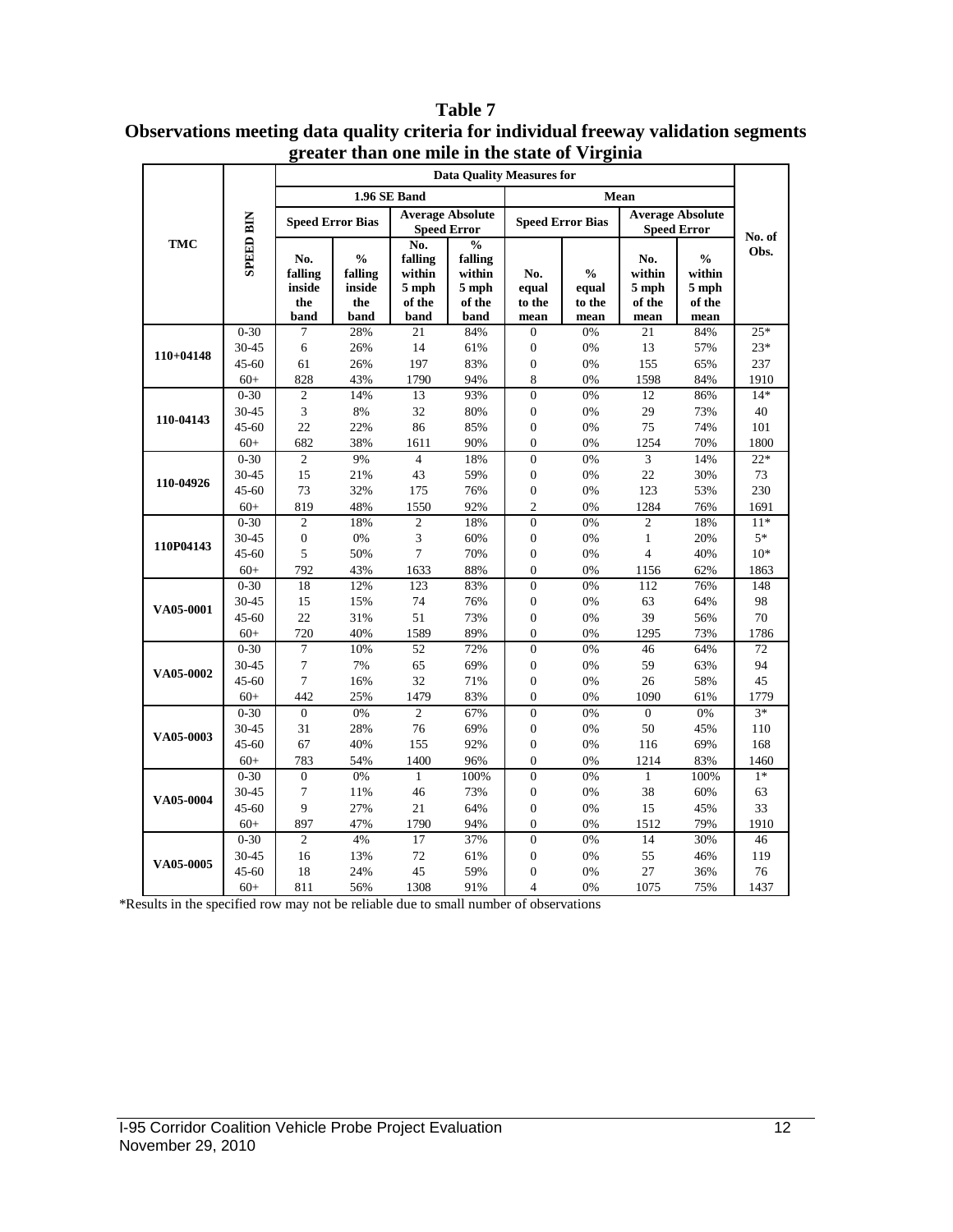|            |                  | greater than one lime in the state or $\mathbf{v}$ regima (Come $\mathbf{u}_k$ ) |                                                   |                                                     | <b>Data Quality Measures for</b>                              |                                |                                          |                                               |                                                    |        |
|------------|------------------|----------------------------------------------------------------------------------|---------------------------------------------------|-----------------------------------------------------|---------------------------------------------------------------|--------------------------------|------------------------------------------|-----------------------------------------------|----------------------------------------------------|--------|
|            |                  |                                                                                  |                                                   | 1.96 SE Band                                        |                                                               |                                |                                          | Mean                                          |                                                    |        |
|            |                  | <b>Speed Error Bias</b>                                                          |                                                   |                                                     | <b>Average Absolute</b><br><b>Speed Error</b>                 | <b>Speed Error Bias</b>        |                                          | <b>Average Absolute</b><br><b>Speed Error</b> |                                                    | No. of |
| <b>TMC</b> | <b>SPEED BIN</b> | No.<br>falling<br>inside<br>the<br>band                                          | $\frac{0}{0}$<br>falling<br>inside<br>the<br>band | No.<br>falling<br>within<br>5 mph<br>of the<br>band | $\frac{0}{0}$<br>falling<br>within<br>5 mph<br>of the<br>band | No.<br>equal<br>to the<br>mean | $\frac{0}{0}$<br>equal<br>to the<br>mean | No.<br>within<br>5 mph<br>of the<br>mean      | $\frac{0}{0}$<br>within<br>5 mph<br>of the<br>mean | Obs.   |
|            | $0 - 30$         | $\overline{4}$                                                                   | 15%                                               | 24                                                  | 92%                                                           | $\mathbf{0}$                   | 0%                                       | 20                                            | 77%                                                | $26*$  |
| VA05-0006  | 30-45            | $\tau$                                                                           | 22%                                               | 23                                                  | 72%                                                           | 0                              | 0%                                       | 20                                            | 63%                                                | 32     |
|            | $45 - 60$        | 28                                                                               | 27%                                               | 82                                                  | 79%                                                           | $\overline{0}$                 | 0%                                       | 69                                            | 66%                                                | 104    |
|            | $60+$            | 834                                                                              | 47%                                               | 1617                                                | 91%                                                           | $\boldsymbol{0}$               | 0%                                       | 1273                                          | 72%                                                | 1778   |
| VA05-0007  | $0 - 30$         | $\mathbf{2}$                                                                     | 15%                                               | 10                                                  | 77%                                                           | $\boldsymbol{0}$               | 0%                                       | 8                                             | 62%                                                | $13*$  |
|            | 30-45            | 10                                                                               | 21%                                               | 31                                                  | 66%                                                           | $\overline{0}$                 | 0%                                       | 16                                            | 34%                                                | 47     |
|            | $45 - 60$        | 29                                                                               | 47%                                               | 51                                                  | 82%                                                           | $\overline{0}$                 | 0%                                       | 15                                            | 24%                                                | 62     |
|            | $60+$            | 859                                                                              | 53%                                               | 1520                                                | 93%                                                           | 1                              | 0%                                       | 1293                                          | 79%                                                | 1629   |
|            | $0 - 30$         | 12                                                                               | 24%                                               | 43                                                  | 86%                                                           | $\overline{0}$                 | 0%                                       | 38                                            | 76%                                                | 50     |
| VA05-0008  | 30-45            | 17                                                                               | 31%                                               | 43                                                  | 78%                                                           | $\boldsymbol{0}$               | 0%                                       | 30                                            | 55%                                                | 55     |
|            | $45 - 60$        | 32                                                                               | 44%                                               | 62                                                  | 85%                                                           | $\overline{0}$                 | 0%                                       | 41                                            | 56%                                                | 73     |
|            | $60+$            | 586                                                                              | 37%                                               | 1349                                                | 85%                                                           | 1                              | 0%                                       | 951                                           | 60%                                                | 1589   |
|            | $0 - 30$         | 8                                                                                | 20%                                               | 38                                                  | 93%                                                           | $\overline{0}$                 | 0%                                       | 37                                            | 90%                                                | 41     |
| VA05-0009  | 30-45            | $\overline{7}$                                                                   | 19%                                               | 34                                                  | 94%                                                           | $\overline{0}$                 | 0%                                       | 33                                            | 92%                                                | 36     |
|            | $45 - 60$        | 24                                                                               | 16%                                               | 127                                                 | 87%                                                           | $\overline{0}$                 | 0%                                       | 115                                           | 79%                                                | 146    |
|            | $60+$            | 538                                                                              | 28%                                               | 1662                                                | 86%                                                           | $\overline{0}$                 | 0%                                       | 1302                                          | 67%                                                | 1943   |
|            | $0 - 30$         | 5                                                                                | 29%                                               | 12                                                  | 71%                                                           | $\mathbf{0}$                   | 0%                                       | 9                                             | 53%                                                | $17*$  |
| VA05-0010  | 30-45            | 10                                                                               | 29%                                               | 22                                                  | 63%                                                           | $\boldsymbol{0}$               | 0%                                       | 19                                            | 54%                                                | 35     |
|            | $45 - 60$        | 15                                                                               | 19%                                               | 53                                                  | 65%                                                           | $\overline{0}$                 | 0%                                       | 41                                            | 51%                                                | 81     |
|            | $60+$            | 672                                                                              | 32%                                               | 1744                                                | 84%                                                           | $\mathbf{1}$                   | 0%                                       | 1330                                          | 64%                                                | 2069   |

#### **Table 7 Observations meeting data quality criteria for individual freeway validation segments greater than one mile in the state of Virginia (Cont'd)**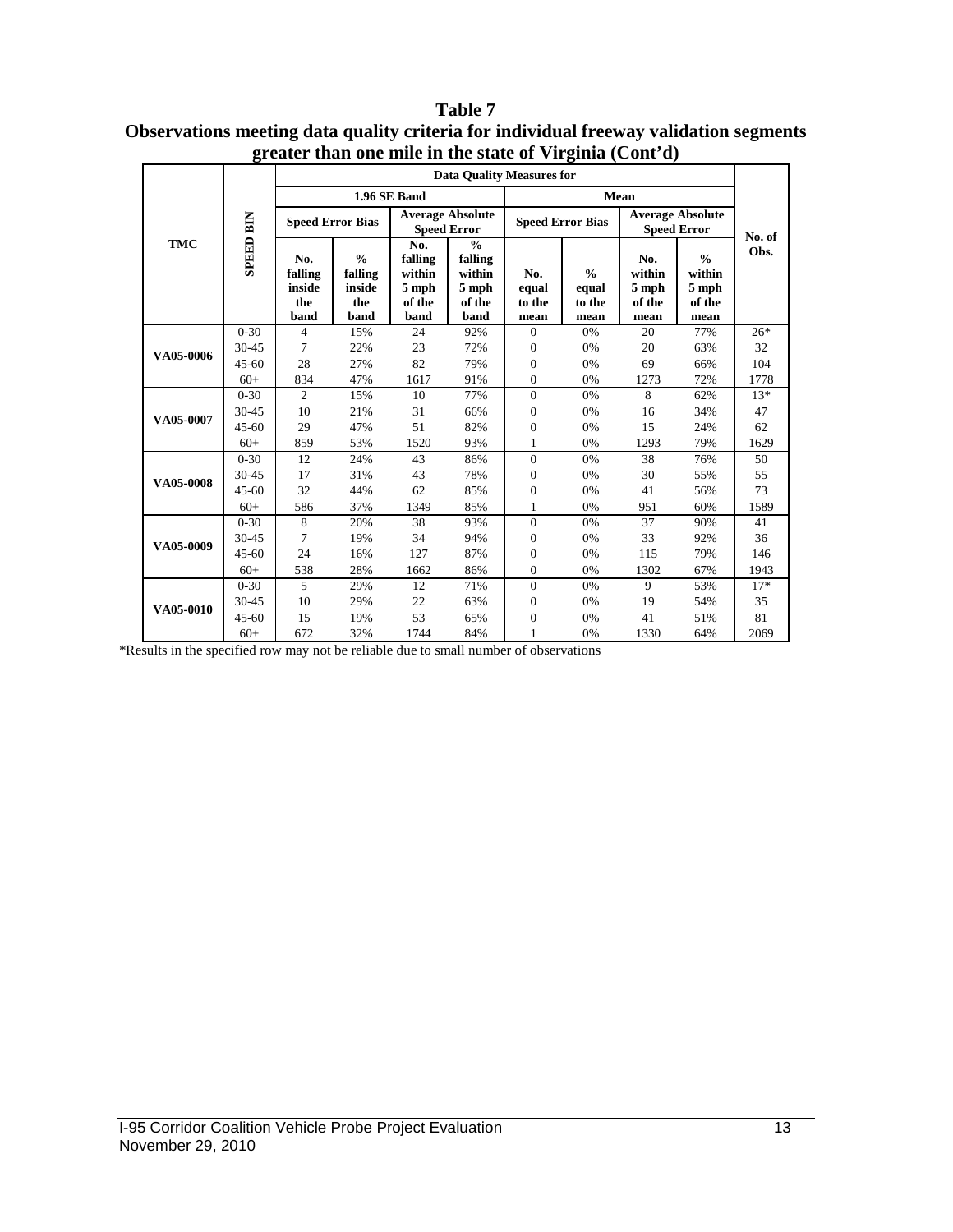

**Figure 2 Speed error bias for freeway segments greater than one mile in Virginia**



**Figure 3 Average absolute speed error for freeway segments greater than one mile in Virginia**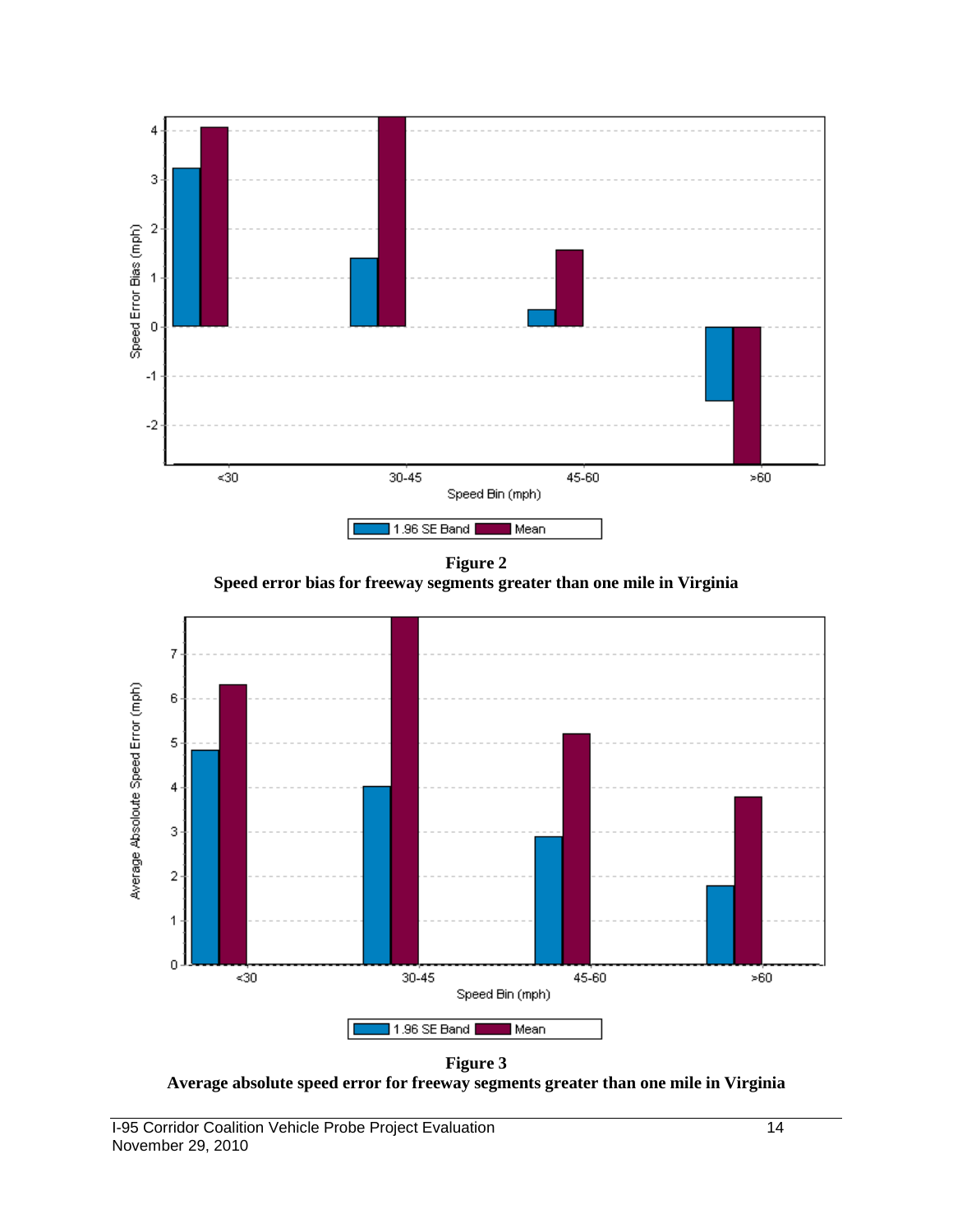### *Analysis of Results for Arterials*

Travel time samples collected along US Route 1 were compared with travel time and speed data reported by INRIX as part of this project. The arterial data is included for informational purposes noting that INRIX has volunteered arterial data at no cost to the Coalition for the first three years, and that the method to evaluate quality on arterial roadways has not been fully evaluated. The Coalition is currently in the process of developing appropriate quality metrics and validation methods.

Table 8 summarizes the data quality measures obtained as a result of comparison between Bluetooth and all reported INRIX speeds on two arterial segments considered in this round of validations. In all speed bins below 60mph, INRIX data meets the freeway data quality measures set forth in the contract when errors are measured as a distance from the 1.96 times the standard error band. In addition, no observations are made in the speed bin above 60 mph, which is compatible with the posted speed limits on the arterial segments in question.

Table 9 shows the percentage of the time intervals that fall within 5 mph of the SEM band and the mean for each speed bin for all arterial segments in Virginia. Tables 10 and 11 present detailed data for individual arterial segments in Virginia in similar format as Tables 8 and 9, respectively. Note that for some segments and in some speed bins the comparison results may not be reliable due to small number of observations.

Figures 4 and 5 show the overall speed error biases for different speed bins, and the average absolute speed errors for all considered arterial segments in Virginia, respectively. These figures correspond to Table 8.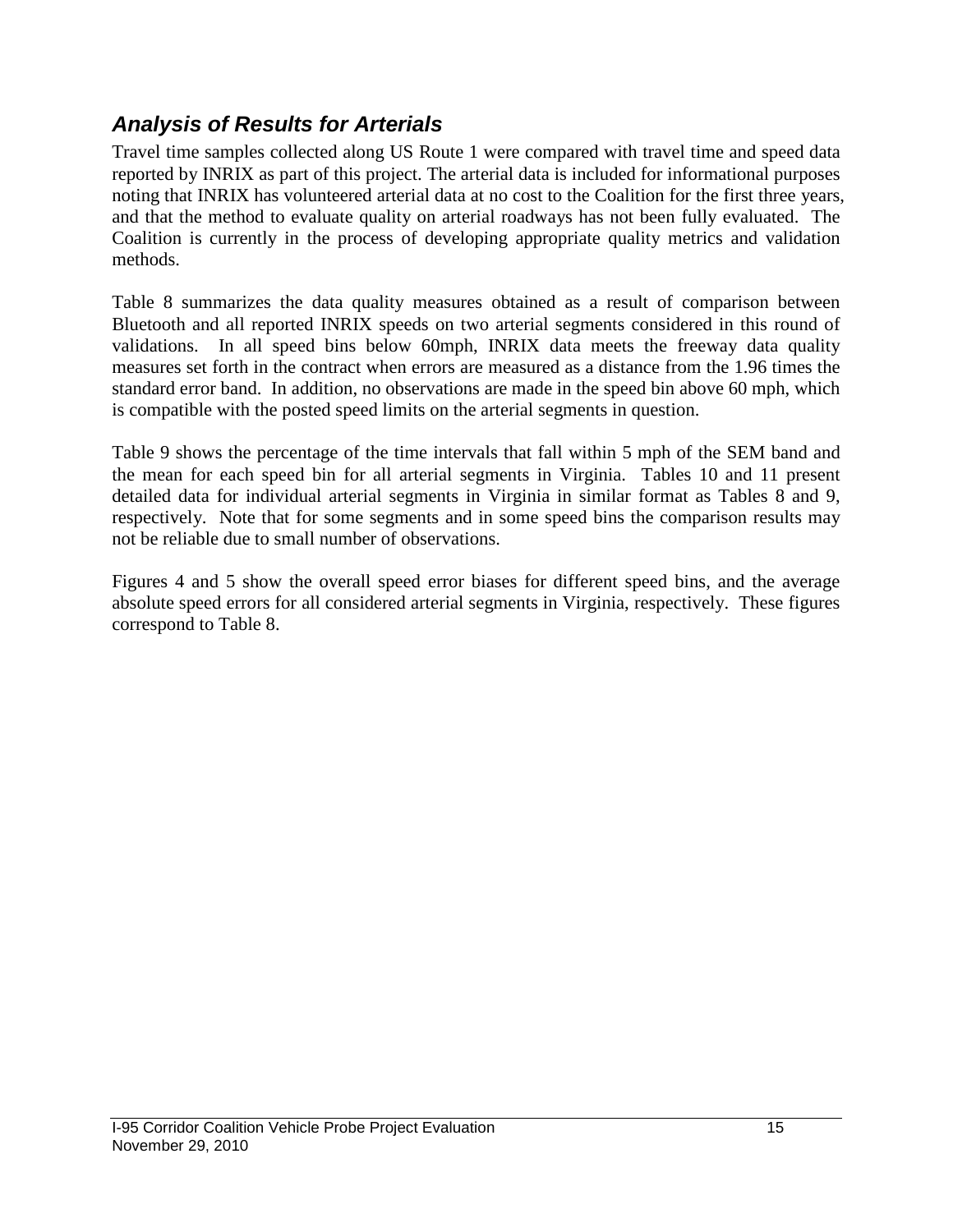#### **Table 8 Data quality measures for arterial segments greater than one mile in Virginia**

|                            | <b>Data Quality Measures for</b>     |                                                            |                                             |                                                            |                |
|----------------------------|--------------------------------------|------------------------------------------------------------|---------------------------------------------|------------------------------------------------------------|----------------|
| <b>SPEED</b><br><b>BIN</b> |                                      | 1.96 SE Band                                               | Mean                                        |                                                            |                |
|                            | <b>Speed</b><br>Error<br><b>Bias</b> | Average<br><b>Absolute</b><br><b>Speed</b><br><b>Error</b> | <b>Speed</b><br><b>Error</b><br><b>Bias</b> | Average<br><b>Absolute</b><br><b>Speed</b><br><b>Error</b> | No. of<br>Obs. |
| $0 - 30$                   | 3.0                                  | 3.0                                                        | 15.3                                        | 15.3                                                       | 39             |
| $30 - 45$                  | $-0.7$                               | 1.1                                                        | $-2.4$                                      | 4.1                                                        | 272            |
| $45 - 60$<br>$60+$         | $-4.7$                               | 4.7                                                        | $-8.9$                                      | 8.9                                                        | 78             |

#### **Table 9**

#### **Percent observations meeting data quality criteria for arterial segments greater than one mile in Virginia**

|                            | <b>Data Quality Measures for</b>            |                                                         |                                           |                                              |                |  |  |
|----------------------------|---------------------------------------------|---------------------------------------------------------|-------------------------------------------|----------------------------------------------|----------------|--|--|
|                            |                                             | 1.96 SE Band                                            | Mean                                      |                                              |                |  |  |
| <b>SPEED</b><br><b>BIN</b> | Percentage<br>falling<br>inside the<br>band | Percentage<br>falling<br>within 5<br>mph of the<br>band | <b>Percentage</b><br>equal to the<br>mean | Percentage<br>within 5<br>mph of the<br>mean | No. of<br>Obs. |  |  |
| $0 - 30$                   | 46%                                         | 72%                                                     | $0\%$                                     | $0\%$                                        | 39             |  |  |
| $30 - 45$                  | 67%                                         | 93%                                                     | 0%                                        | 68%                                          | 272            |  |  |
| $45-60$                    | 27%                                         | 60%                                                     | 0%                                        | 10%                                          | 78             |  |  |
| $60+$                      |                                             |                                                         |                                           |                                              |                |  |  |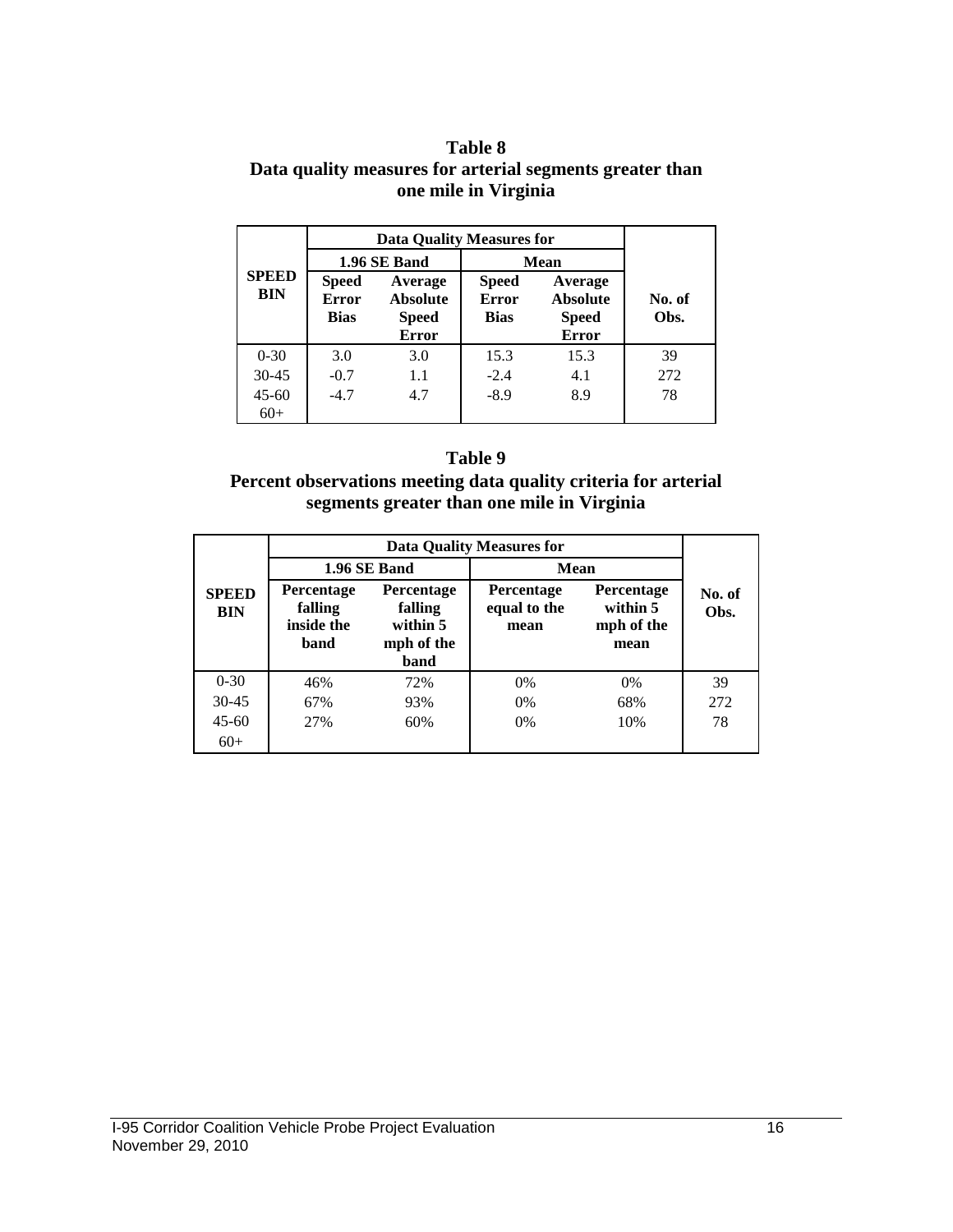#### **Table 10 Data quality measures for individual arterial validation segments greater than one mile in the state of Virginia**

|             |                               |                              | <b>SPEED</b><br><b>BIN</b> | $\circ$<br><b>Data Quality Measures for</b> |                                                            |                                             |                                                     |                |
|-------------|-------------------------------|------------------------------|----------------------------|---------------------------------------------|------------------------------------------------------------|---------------------------------------------|-----------------------------------------------------|----------------|
|             |                               |                              |                            |                                             | 1.96 SE Band                                               | Mean                                        |                                                     |                |
| <b>TMC</b>  | <b>Standard TMC</b><br>length | <b>Bluetooth</b><br>distance |                            | <b>Speed</b><br><b>Error</b><br><b>Bias</b> | Average<br><b>Absolute</b><br><b>Speed</b><br><b>Error</b> | <b>Speed</b><br><b>Error</b><br><b>Bias</b> | Average<br>Absolute<br><b>Speed</b><br><b>Error</b> | No. of<br>Obs. |
|             | 2.30                          | 2.16                         | $0 - 30$                   | 2.3                                         | 2.3                                                        | 14.4                                        | 14.4                                                | $22*$          |
| $110+09514$ |                               |                              | $30 - 45$                  | $-1.3$                                      | 1.4                                                        | $-3.9$                                      | 4.8                                                 | 158            |
|             |                               |                              | $45 - 60$                  | $-6.1$                                      | 6.1                                                        | $-9.9$                                      | 9.9                                                 | 41             |
|             |                               |                              | $60+$                      |                                             |                                                            |                                             |                                                     |                |
|             | 2.30                          | 2.16                         | $0 - 30$                   | 3.9                                         | 3.9                                                        | 16.3                                        | 16.3                                                | $17*$          |
| 110-09513   |                               |                              | $30 - 45$                  | 0.2                                         | 0.6                                                        | $-0.2$                                      | 3.1                                                 | 114            |
|             |                               |                              | $45 - 60$                  | $-3.2$                                      | 3.2                                                        | $-7.8$                                      | 7.8                                                 | 37             |
|             |                               |                              | $60+$                      |                                             |                                                            |                                             |                                                     |                |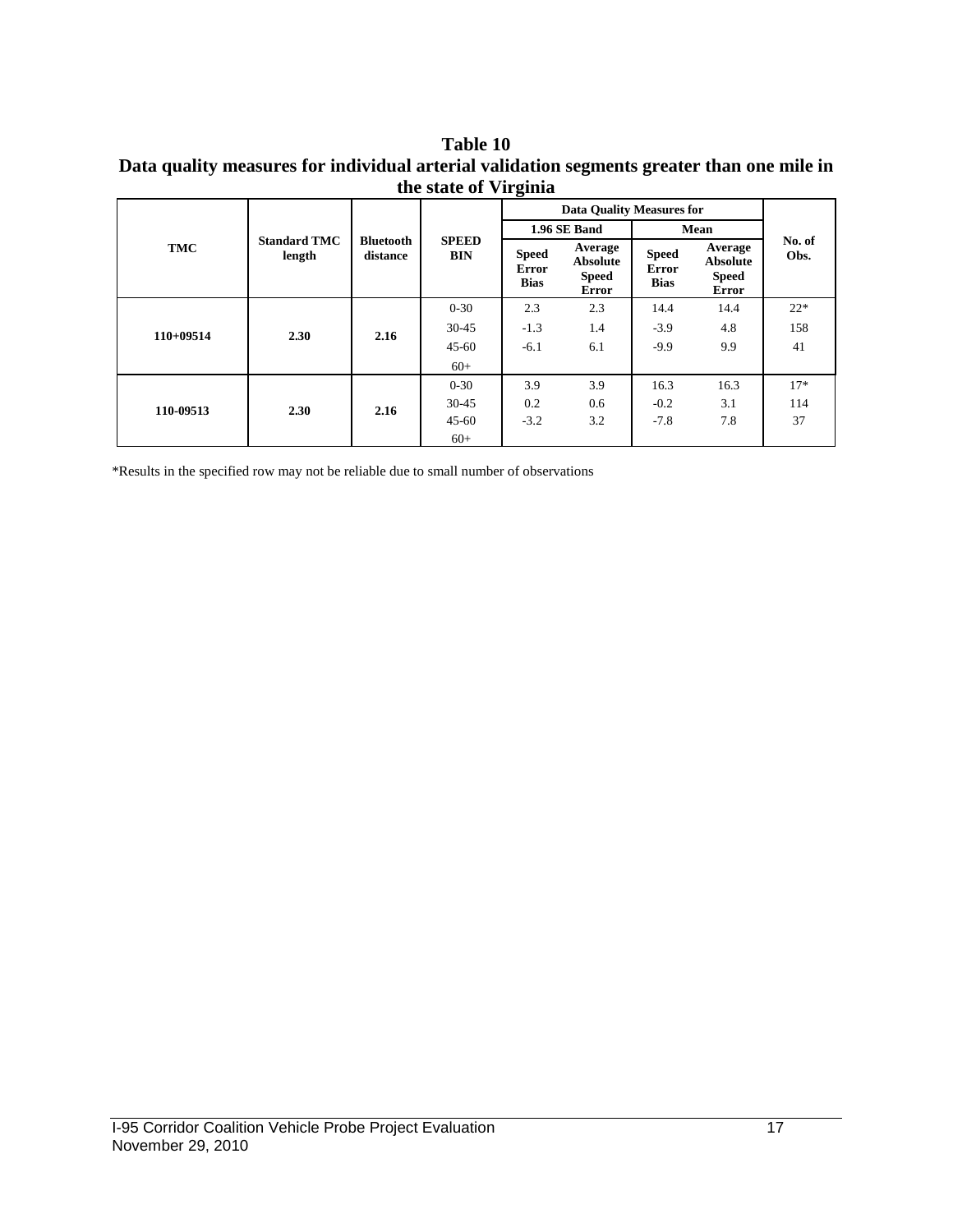| Table 11                                                                               |
|----------------------------------------------------------------------------------------|
| Observations meeting data quality criteria for individual arterial validation segments |
| greater than one mile in the state of Virginia                                         |

| <b>TMC</b>  |                            | <b>Data Ouality Measures for</b>        |                                                   |                                                     |                                                               |                                |                                          |                                               |                                                    |                |
|-------------|----------------------------|-----------------------------------------|---------------------------------------------------|-----------------------------------------------------|---------------------------------------------------------------|--------------------------------|------------------------------------------|-----------------------------------------------|----------------------------------------------------|----------------|
|             | <b>BIN</b><br><b>SPEED</b> | 1.96 SE Band                            |                                                   |                                                     |                                                               | Mean                           |                                          |                                               |                                                    |                |
|             |                            | <b>Speed Error Bias</b>                 |                                                   | <b>Average Absolute</b><br><b>Speed Error</b>       |                                                               | <b>Speed Error Bias</b>        |                                          | <b>Average Absolute</b><br><b>Speed Error</b> |                                                    |                |
|             |                            | No.<br>falling<br>inside<br>the<br>band | $\frac{0}{0}$<br>falling<br>inside<br>the<br>band | No.<br>falling<br>within<br>5 mph<br>of the<br>band | $\frac{0}{0}$<br>falling<br>within<br>5 mph<br>of the<br>band | No.<br>equal<br>to the<br>mean | $\frac{0}{0}$<br>equal<br>to the<br>mean | No.<br>within<br>5 mph<br>of the<br>mean      | $\frac{0}{0}$<br>within<br>5 mph<br>of the<br>mean | No. of<br>Obs. |
|             | $0 - 30$                   | 12                                      | 55%                                               | 18                                                  | 82%                                                           | $\Omega$                       | 0%                                       | $\Omega$                                      | 0%                                                 | $22*$          |
| $103+05623$ | $30 - 45$                  | 99                                      | 63%                                               | 142                                                 | 90%                                                           | $\mathbf{0}$                   | 0%                                       | 90                                            | 57%                                                | 158            |
|             | $45 - 60$                  | 6                                       | 15%                                               | 19                                                  | 46%                                                           | $\Omega$                       | 0%                                       | 3                                             | 7%                                                 | 41             |
|             | $60+$                      |                                         |                                                   |                                                     |                                                               |                                |                                          |                                               |                                                    |                |
| 103-04821   | $0 - 30$                   | 6                                       | 35%                                               | 10                                                  | 59%                                                           | $\Omega$                       | 0%                                       | $\Omega$                                      | 0%                                                 | $17*$          |
|             | $30 - 45$                  | 82                                      | 72%                                               | 111                                                 | 97%                                                           | $\Omega$                       | 0%                                       | 96                                            | 84%                                                | 114            |
|             | $45 - 60$                  | 15                                      | 41%                                               | 28                                                  | 76%                                                           | $\Omega$                       | 0%                                       | 5                                             | 14%                                                | 37             |
|             | $60+$                      |                                         |                                                   |                                                     |                                                               |                                |                                          |                                               |                                                    |                |